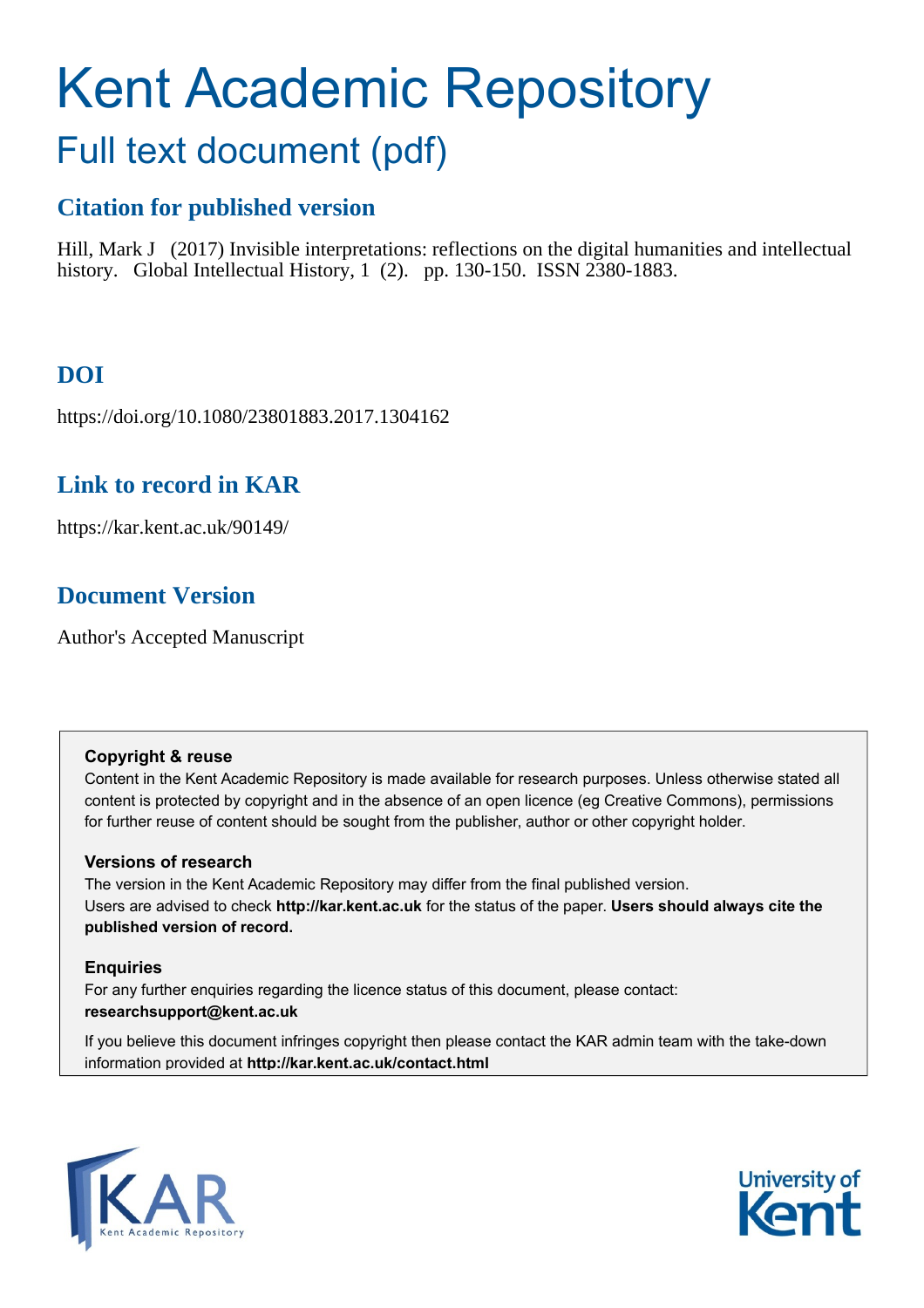# **Invisible Interpretations: Reflections on the Digital Humanities and Intellectual History**

#### **Mark J. Hill**

*Department of Government, London School of Economics, London, UK*

Houghton Street, London, WC2A 2AE, 0207 852 3700, m.j.hill@lse.ac.uk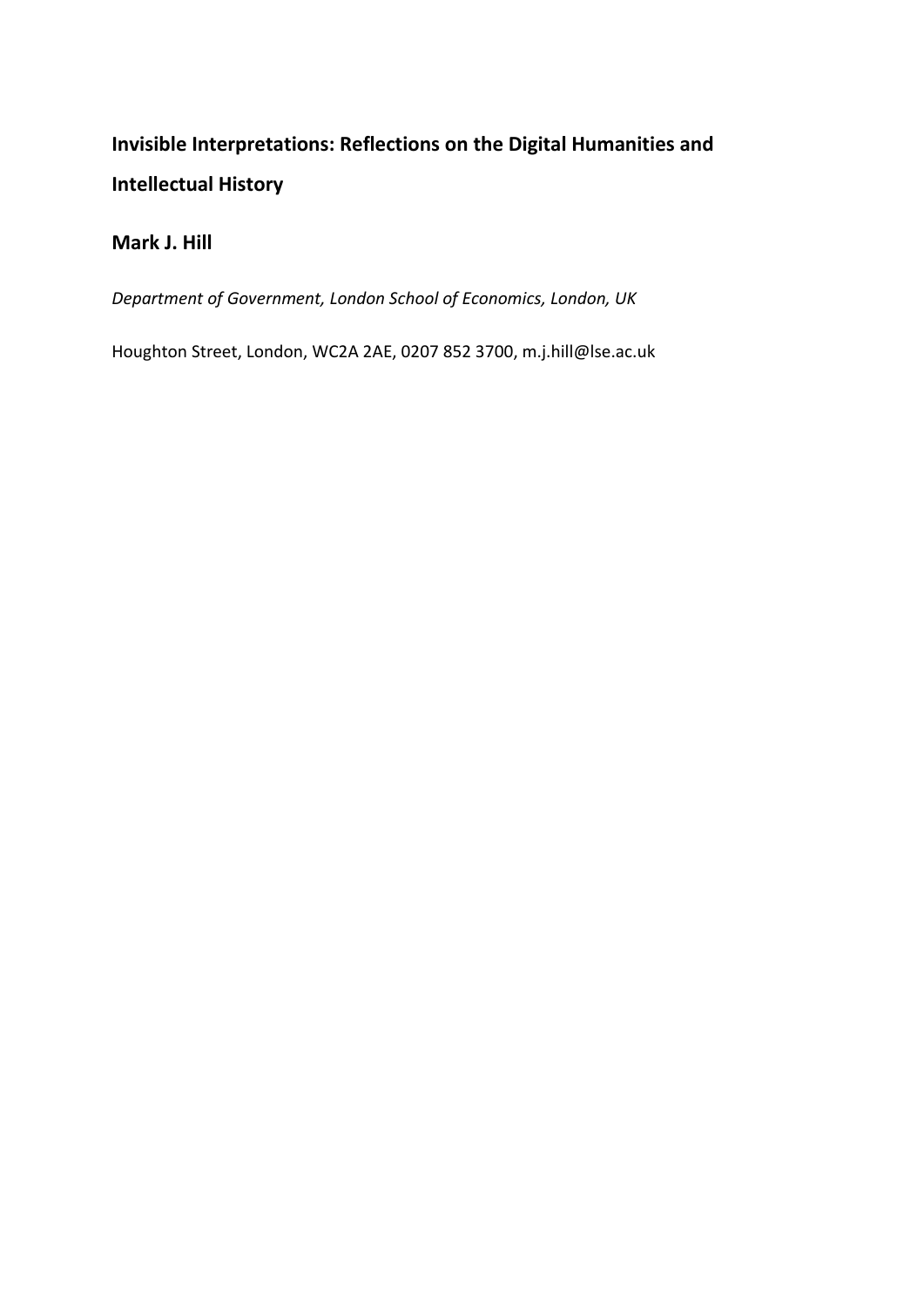# **Invisible Interpretations: Reflections on the Digital Humanities and Intellectual History**

Much has been made of the digital humanities, yet it remains an underexplored field in relation to intellectual history. This paper aims to add to the little literature which does exist by offering a survey of the ideas and issues facing would-be practitioners. This includes: an overview of what the digital humanities are; reflections on what they offer intellectual history and how they may be problematic in regard to, first, accessing texts, and second, analysing source material; a conclusion with three reflections on future best practices – to be sceptical of digital sources, to be reflective of methodologies and how they may need to be modified when engaging with the digital humanities, and to embrace more directly the methodological, statistical, and technical aspects behind digital humanities. The aim is not to provide all the answers – at this stage that is impossible – but to be part of an emerging and ongoing discussion.

Keywords: intellectual history; digital humanities; Cambridge school; history of ideas; big data; text analysis

#### **1. Introduction**

While the ideas, tools, and methods which make up the digital humanities have increased in prominence, the uptake amongst traditional scholars has been limited. For evidence of this we need only look to two recent texts: *The Digital Humanities Manifesto 2.0*, which argues 'print is no longer the exclusive or the normative medium in which knowledge is produced and/or disseminated' and instead 'digital tools, techniques, and media have altered the production and dissemination of knowledge in the arts, human and social sciences,' and Guldi and Armitage's *The*  History Manifesto, a call to arms to embrace, and even create, these digital tools.<sup>1</sup> However, were these views to be largely shared there would be no need to write a manifesto.

A key reason for this lag is the lack of knowledge necessary to make use of these new tools.<sup>2</sup> While the digital humanities may offer exciting new possibilities, they have

<sup>1</sup> *Digital Humanities Manifesto*, 2-3.

 $2$  The word lag, rather than lack of interest, is purposeful. In a non-scientific survey distributed online, with responses largely made up of postdocs and early career academics, a majority of self-described intellectual historians note that they have used digital primary source material (86%). In regard to the use analytical tools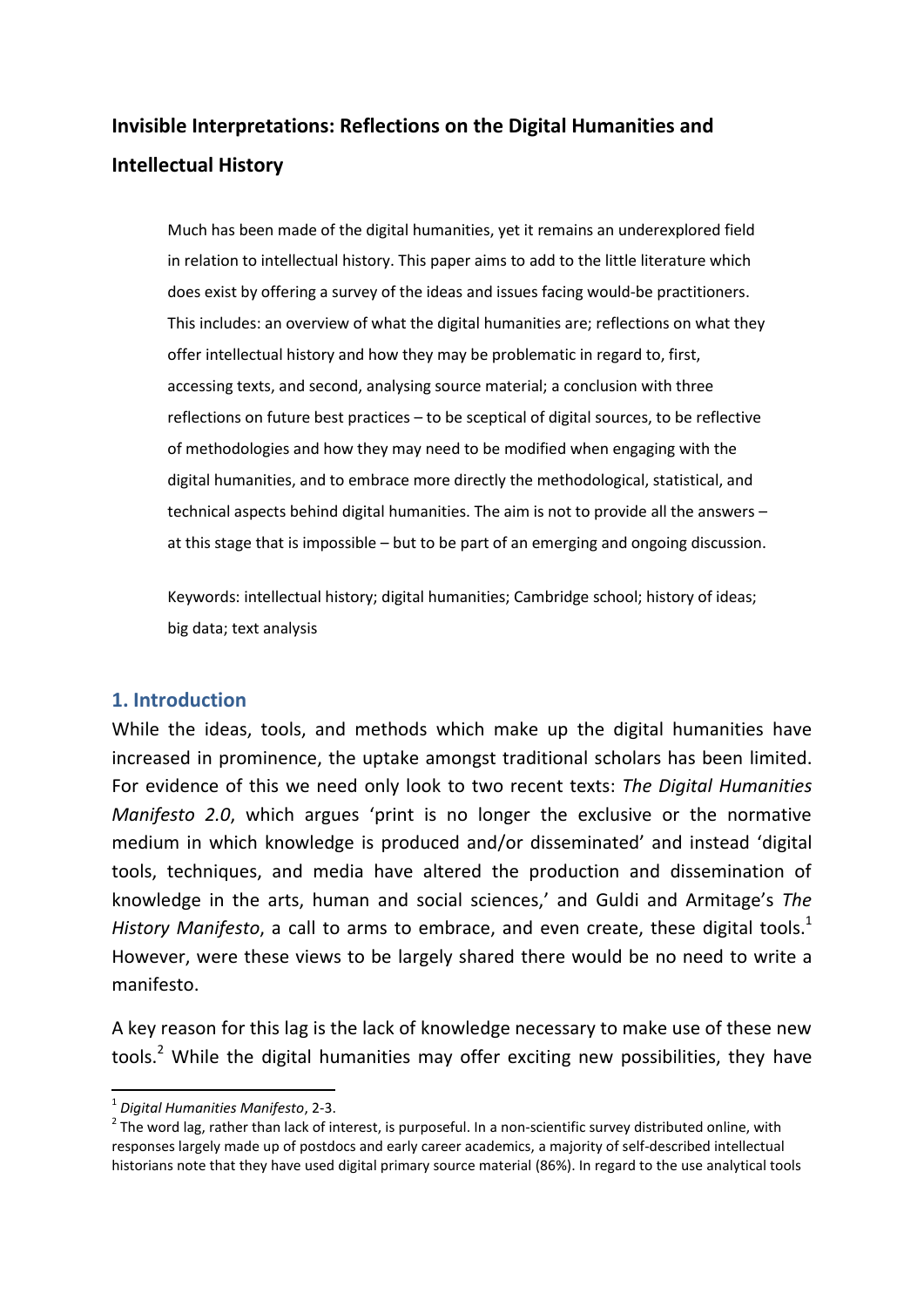also developed their own disciplinary methods and practices. Thus, for those interested in engaging, serious learning and reflection are necessary before we can come to understand *how* we engage. The goal of this paper, then, is to offer some initial thoughts from the perspective of intellectual history on these issues. $3$  This is done in four sections: first, a very brief introduction to digital humanities is presented. This is followed by a survey highlighting the methodological implications of big data and computational research for intellectual historians in two parts; first on accessing sources, and second on analysing data. Finally, some thoughts on best practices for intellectual historians are offered.

#### **2. What are the Digital Humanities?**

**.** 

The digital humanities can be summed up as the application of algorithms to facilitate in search, retrieval, and analysis of data traditionally worked on in the humanities. What this may look like in practice includes authorial attribution, stylometry, metaphor tagging, GIS-based spatial analysis, distant-reading, quantitative text-analysis, digitization, social network analysis, discourse analysis, and more. However, as foreign as these ideas may seem from intellectual history, the history of the two disciplines is tied.

Jesuit priest Roberto Busa is credited with founding the field. Interested in Aquinas' concept of 'presence,' Busa began his research like many scholars – by working through tables and subject indexes which referenced the idea of interest. In doing this, however, he drew two conclusions:

I realized first that a philological and lexicographical inquiry into the verbal system of an author has to precede and prepare for a doctrinal interpretation

 $3$  Many of the issues noted apply to disciplines beyond intellectual history, thus works from outside the discipline are – and should be – made use of. However, it is also the case that many of the methodological issues which concern intellectual historians are less pressing in other fields.

the opposite was true (80%). However, a clear majority responded that they are interested in these tools (66%). The reason for this disparity may be highlighted in one respondent's comments: 'I don't think I have ever been told about these, or about their relevance to my research. I don't know what they do. I would be interested.' A Google Scholar search for the concurrence of 'intellectual history' and 'digital humanities' may highlight why there is so little awareness. At this time there are perhaps six works worth noting: David Armitage's "What's the Big Idea?" and the already mentioned *History Manifesto*, co-authored with Jo Guldi, are interesting, albeit introductory, reflections. Marie Leca-Tsiomisa's "The Use and Abuse of the Digital Humanities" is a valuable contribution to what can go wrong. In terms of intellectual history research which uses the digital humanities, Peter De Bolla's *The Architecture of Concepts* stands out. Dan Edelstein's "Intellectual History and Digital Humanities" is a helpful review essay of both *The Architecture of Concepts* and *The History Manifesto*. Jennifer A. London's "Re-imagining the Cambridge School in the Age of Digital Humanities" offers some further reflections (although the emphasis on 'Digital' and 'Cambridge School' is, at times, exaggerated). For historians generally, Robertson's "Differences between Digital Humanities and Digital History" is a useful resource offering an overview of digital history projects.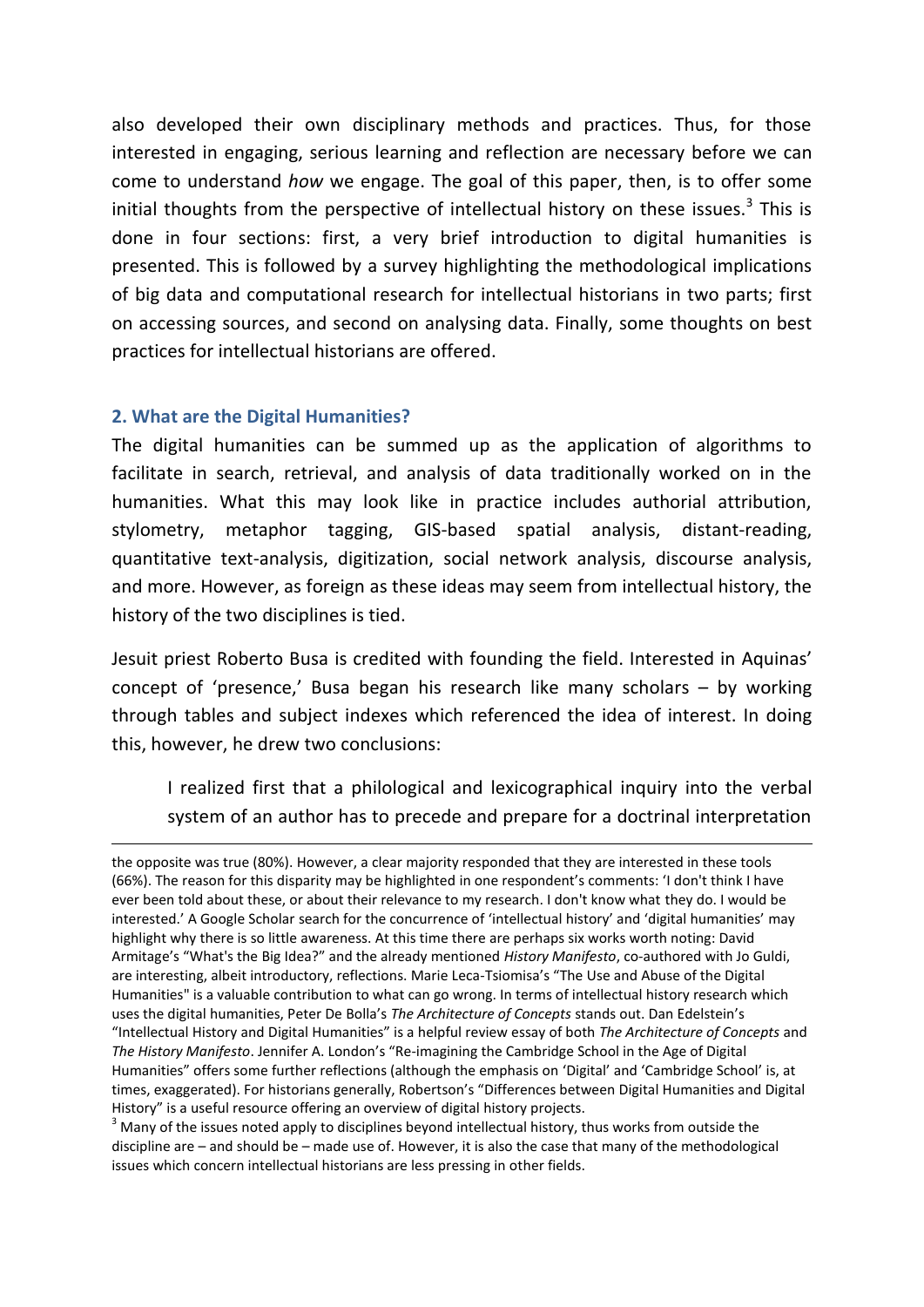of his works. Each writer expresses his conceptual system in and through his verbal system, with the consequence that the reader who masters this verbal system, using his own conceptual system, has to get an insight into the writer's conceptual system. The reader should not simply attach to the words he reads the significance they have in his mind, but should try to find out what significance they had in the writer's mind.

Second, I realized that all functional or grammatical words (which in my mind are not 'empty' at all but philosophically rich) manifest the deepest logic of being which generates the basic structures of human discourse. It is this basic logic that allows the transfer from what the words mean today to what they meant to the writer. $4$ 

The first concern is shared by intellectual historians today. The second, a more nuanced theory, led Busa to imagine creating 'a concordance of all the words of Thomas Aquinas, including conjunctions, prepositions and pronouns.' 5 Daunted by the, in excess of, 10 million words in the *Index Thomisticus*, however, Busa turned to the computer. In 1949 he began working with IBM to create a punch-card index, the beginning of a process which resulted in the first printed volume (of 56) being released in 1974, a CD-ROM in 1989, a CD-ROM with hypertext in 1992, and a website in 2005.

As access to computers increased, and scholarly engagement with digitized text became more frequent, the Oxford Text Archive (OTA) was born. Founded in 1976, the initial *raison d'etre* was to collect and maintain electronic texts to prevent the duplication of efforts. Today, the OTA is recognized as the beginnings of the digital library. This was followed by moves to standardize digital data by the Text Encoding Initiative (TEI), followed by new ways of engaging with digital text, such as HyperText Markup Language (HTML) and Extensible Markup Language (XML). Optical Character Recognition (OCR) has allowed for the digitization of texts and archives with more ease, and digital photography has allowed for further advances amongst art historians and others who engage with facsimiles of documents. All of this has contributed to a situation in which texts are now 'born digital,' and 'digital scholarly editions' have become an important form of academic work.<sup>6</sup>

<sup>4</sup> Busa, "Annals of Humanities Computing," 83.

<sup>&</sup>lt;sup>5</sup> Busa, "Annals of Humanities Computing," 83.

<sup>&</sup>lt;sup>6</sup> For more on the digital scholarly edition and its relevance to intellectual history see Evrigenis' "Digital Tools and the History of Political Thought." For more general reflections see Price's "Edition, Project, Database,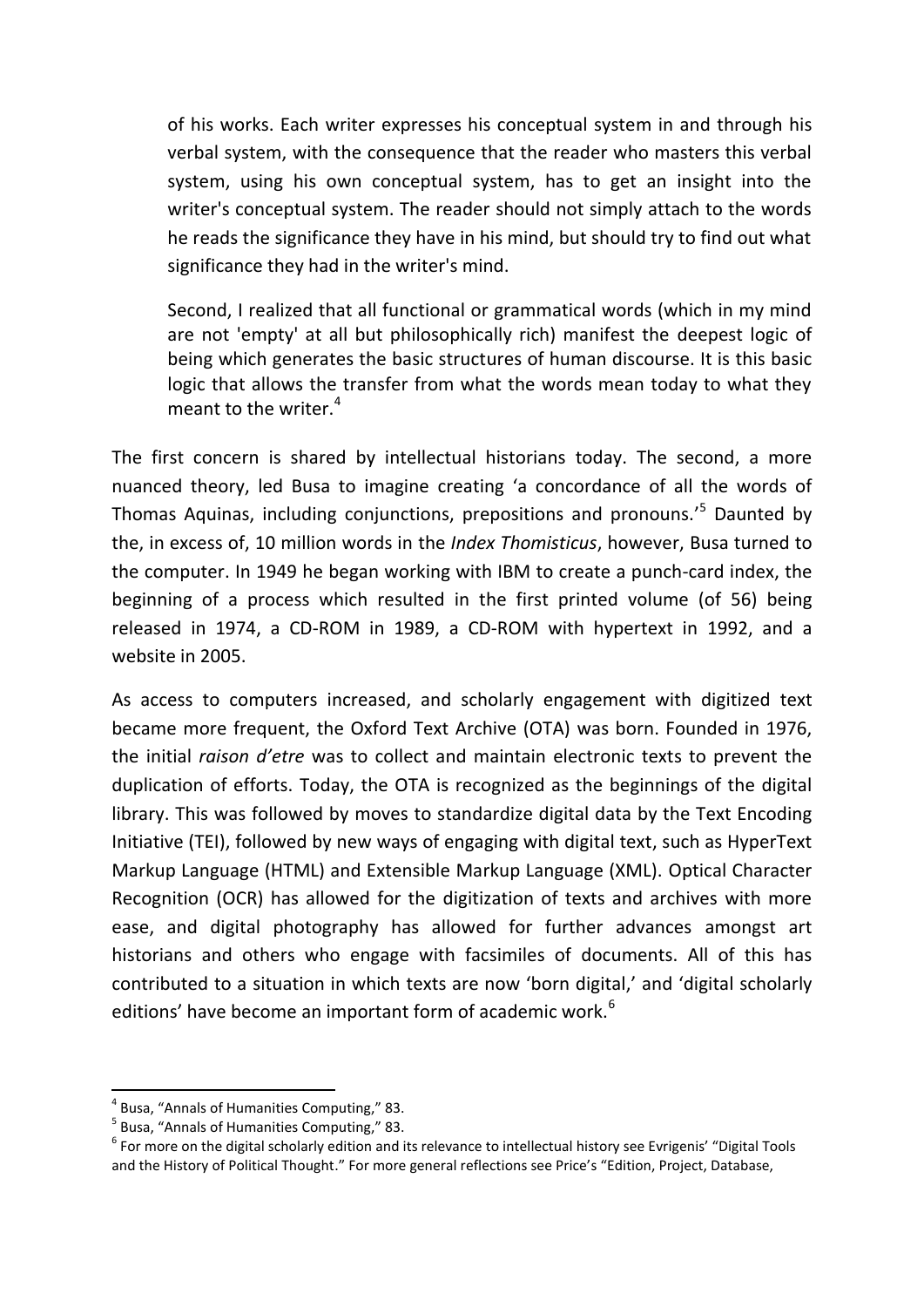However, digitization is only one part of the digital humanities. Busa's work was complimented by an increase in interest in the application of statistical methods to text. Mosteller and Wallace's *Inference and Disputed Authorship: The Federalist* (1966), for example, used Bayesian statistics to identify the most probable author of the disputed *Federalist* articles. As data has become easier to engage with and manipulate, more sophisticated mathematical investigations have emerged. $\prime$ 

There have also been contributions to fields that are less Western-centric. While lag remains an issue between projects which focus on Europe and the rest of the world, there are a number of sources and tools which have emerged which make reading and analysing historical objects from a global perspective more feasible. $8$ 

All of this – from digitization to analysis – has brought us to a point where the digital humanities have become an established part of the university, with its own degrees and departments, conferences and journals, and regional and international associations. However, its emergence as a discipline may have had a negative impact. Segregating research into specific digital humanities outputs has made it less likely for traditional scholars to engage. In addition, more specialized works – those relying on advanced statistical modelling or computer coding – have become inaccessible to traditional humanities scholars. The result of this has been, as Hockey argues, a 'less critical appraisal of methodologies than might be desirable' and the siloing of research into less mainstream publications.<sup>9</sup> It is the intention of this paper to examine this problem in relation to *doing* intellectual history.

Since ideas are not created by autonomous and atomistic individuals they cannot be understood as if they were uttered by such. Therefore, intellectual historians argue that textual meaning must be reconstructed through a contextual understanding of the specific intellectual world from which a given text comes. Only in this way can one grasp the intricacies of meaning, the available conceptual frameworks behind words, shifts in meaning, and potentially the illocutionary acts contained. To understand historical ideas, then, we must understand how those ideas would have been created and understood by historical people. The way one does this may differ

Archive, Thematic Research Collection" and "Electronic Scholarly Editions," and the MLA's *Considering the Scholarly Edition in the Digital Age*.

<sup>7</sup> See also: Morton's *Authorship of the Pauline Epistles*. For more recent work in authorial attribution see Kestemont et al's "Authorship Verification with the Minmax Metric."

<sup>&</sup>lt;sup>8</sup> See: Lie et al's "Textual Analysis for Studying Chinese Historical Documents and Literary Novels" and Long and So's work at the Chicago Text Lab.

 $<sup>9</sup>$  Hockey, "The History of Humanities Computing," 10.</sup>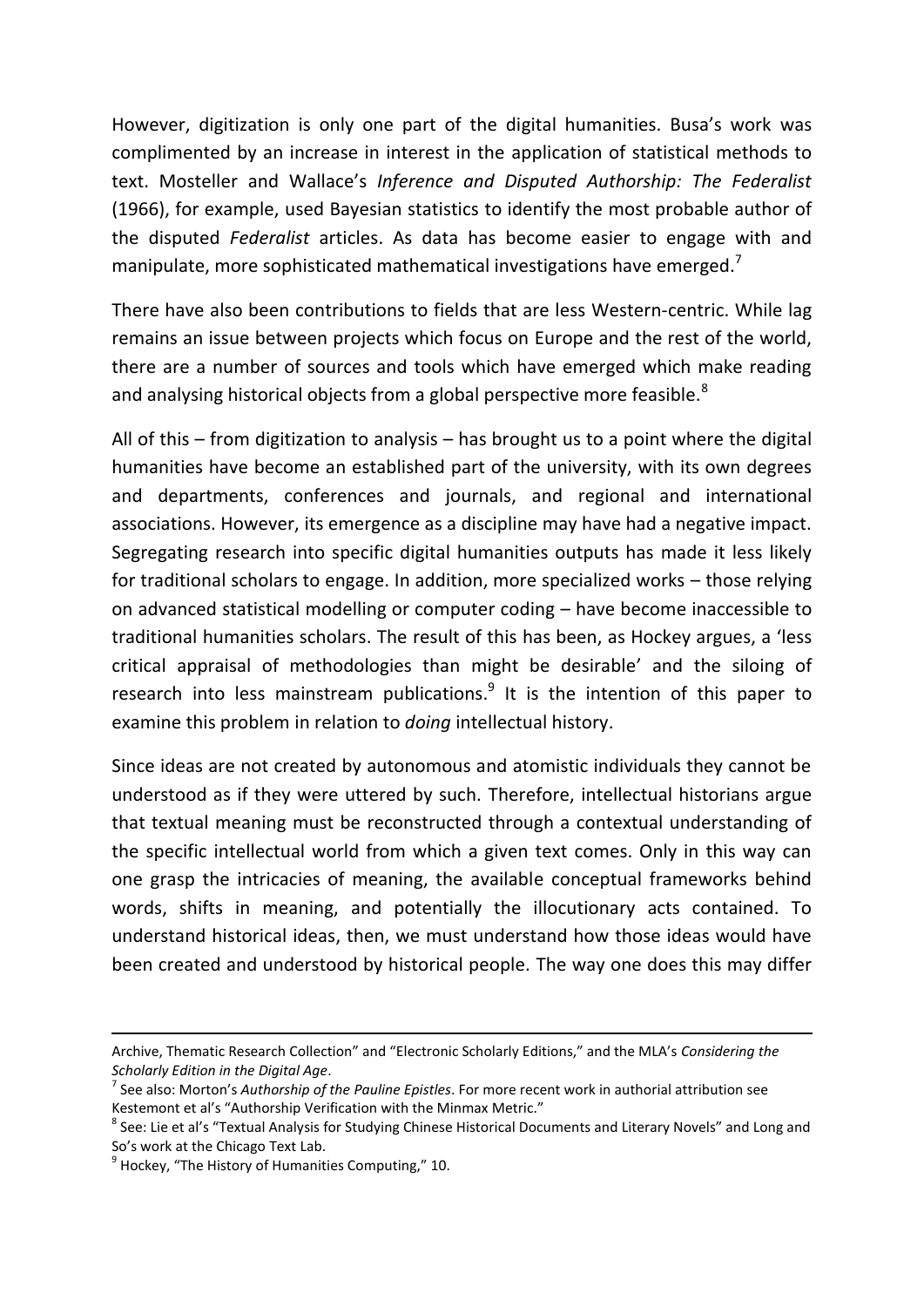between researchers, but Mark Bevir's general description of historical work is helpful here:

Historians have before them various relics left over from the past. There are government documents, newspapers, the natural landscape, paintings, tools and utensils, books, etc… Historians study relics from the past. They use them to reconstruct historical objects, or, perhaps we should say, to construct historical objects. Historians of ideas [or intellectual historians] study relics from the past in order to recover historical meanings. $^{10}$ 

Taking on this distinction as a guide we can then identify two roles for digital humanities: aiding access to relics and facilitating the reconstruction of historical meaning.

#### **3. Access to historical relics**

 $\overline{a}$ 

Providing new ways to access historical texts is an area in which the digital humanities has made an obvious – and in many ways unreflected upon – impact on historical research. For example: *Early English Books Online* (*EEBO*), *Eighteenth-Century Collection Online* (*ECCO*), and the *British Library 19th Century* collection collectively hold 350,000 texts; *Perseus Digital Library* provides access to over 160 million words; *Making of the Modern World* has 61,000 texts; the *Analyse et Traitement Informatique de la Langue Française* (*ARTFL*) project has 3,500 texts; *Electronic Enlightenment* has 67,875 documents; *Early Modern Letters Online* contains another 98,450 letters. While much of this data is segregated, there are also movements to merge databases and share metadata (*Historical Texts*), or create aggregators (*Connected Histories*). There are also an increasing number of databases of non-Western source material, such as the *China Biographical Database Project*, the *Database for the Study of Modern Chinese Thought and Literature*, the *Aozora Bunko Digital Library*, and the *Digital Islamic Humanities Project*. Finally, there are ever increasing – and exciting – digitization projects (or scholarly editions) dedicated to specific authors, topics, or works, such as the *Newton Project*, *Charles Booth's London*, and the *Grub Street Project*. The fluid and, importantly, economical world of digital publication is likely to ensure this trend continues. Evrigenis, who is working on a digital edition of Bodin's *Six livres*, writes:

<sup>10</sup> Bevir, *The Logic of the History of Ideas*, 31. Although a description of the history of ideas, it is as applicable to intellectual history.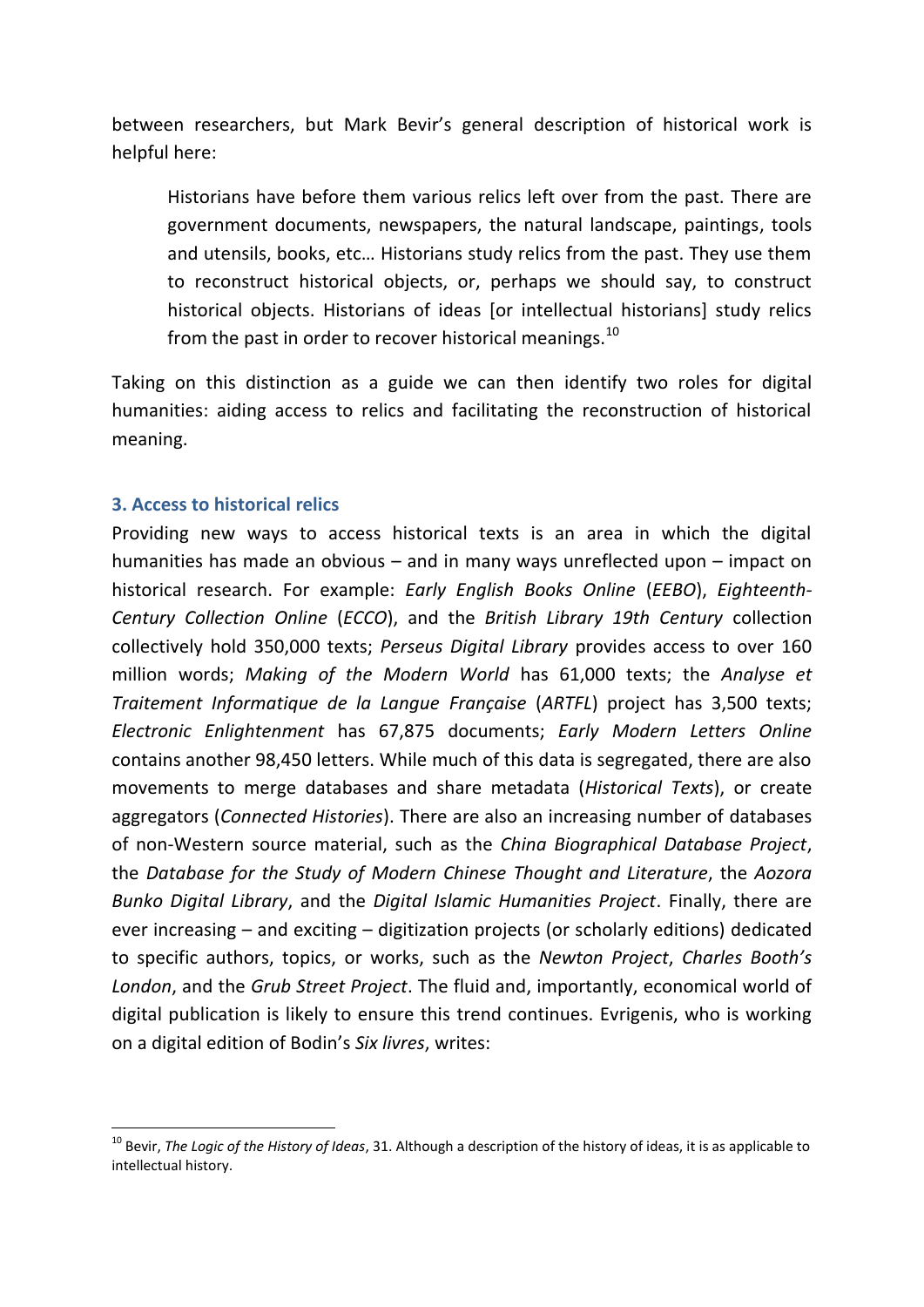[T]he plasticity of web design allows for flexibility with regard to the structure of an edition that is simply impossible on paper… [O]ne can place two or more versions of a text side-by-side, in order to compare them, and still maintain the ability to increase or reduce the number of texts being compared. At the same time, users can have the ability to call up photo-reproductions of the pages, so as to be able to compare the text with its source and one original with another. The same is true of all other relevant resources. Editions can now link to maps and gazetteers, biographies, histories, primary and secondary sources, databases, multimedia, and dictionaries. With links to these resources, a user will not only be alerted to the fact that a passage contains a reference to another work; she will also be able to link to the appropriate passage in that work. Dictionaries and grammar tools allow even users who cannot read the original language the ability to approach the text. Similarly, the side-by-side display of different editions of the text allows readers to see not only how the text may have changed from one version to another, but also how it was translated in another language. Alignment between different versions means that a user will need reading knowledge of just one language in order to access the text, making it possible to introduce primary material in a variety of languages to students at early stages of their studies. $11$ 

He adds that editions of this kind offer another advantage: they remain works in progress which can be easily amended and corrected.

All of this has resulted in the weakening of traditional academic gatekeepers, both through 'open access' digital projects, and by making physical presence in libraries and archives unnecessary. While simply making use of these resources is not *doing* digital humanities *per se*, their existence is an outcome of the digital humanities, and therefore, as sources, they should not be glossed over in a discussion on this topic. Especially as, for a discipline which places emphasis on deep and wide reading, the increase in digitized texts may be seen as a boon. However, there are a number of concerns that those who use these sources (which, today, would be the vast majority of intellectual historians) may not be aware of.

#### *3.1. Data overload and 'cognitive bottlenecks'*

**.** 

Again, thanks to digitization projects, intellectual historians today have access to ever increasing numbers of sources. Beyond ease, there is, as Edelstein notes, the hope

 $11$  Evrigenis, "Digital Tools and the History of Political Thought," 196.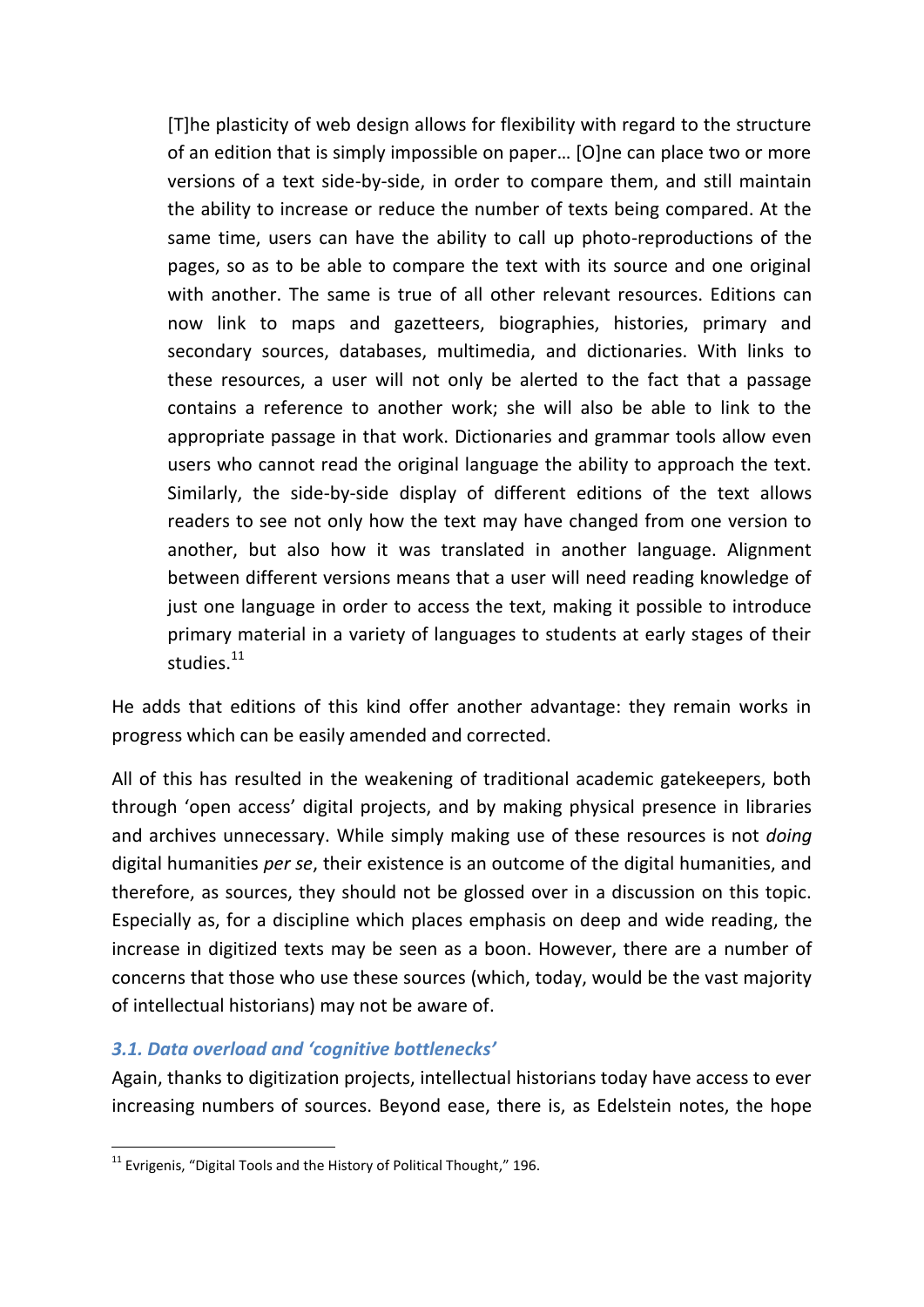that sources 'forgotten for generations can now be rediscovered thanks to the magic of search engines.<sup>'12</sup> The reality, however, is that the proliferation of sources has resulted in a situation where we are now presented with more information than it is possible to work with. For example, a search on *Historical Texts* for 'Plato' returns 39,522 hits; 'free will' provides 27,593; and 'natural law' and related concepts result in 40,426 hits. The physical limits a humanist faced before were humane limits; one *could* read everything they had access to. We are now in a position in which we must ask, as Crane has, 'what do you do with a million books?'

This is not bad in essence, but it means that we must develop strategies to choose what sources – or paths of sources – to follow, and these decisions could become methodologically problematic as researchers make choices as to what is, and perhaps more importantly, what is *not* read. We must be on guard so as to not put limitations on research, or worse, allow algorithms to invisibly impact our interpretations.

#### *3.2. Exploratory and decontextualized engagements with data*

A key problem is that the ways we access data has not changed despite radical shifts in the type and amounts of data. Mussell notes how there has been little change in the structure of digital resources, and there continues to be a preference for engagements which privilege searching over browsing – digital libraries are reflections of physical libraries in which users are expected to know what they are looking for. $^{13}$ 

This has resulted in researchers developing strategies for exploring digital sources, such as Keywords-in-context (KWIC) searches, hoping to efficiently decipher some sense of context. However, this desire  $-$  and need  $-$  for efficiency may result in us focusing on subjects we are already familiar with, rather than discovering forgotten texts or new areas of research.

These simplistic engagements with complicated data may be causing larger methodological problems, however. Bullard notes that, while for eighteenth century scholars, *ECCO* 'has become an indispensable resource, always open on the desktop, the oracle to which every research question is first referred,' its 'searchability' has 'in fact distanced scholars from these documents and has accelerated a tendency towards information-grabbing.'<sup>14</sup> That is, rather than hermeneutic engagements with

 $12$  Edelstein, "Intellectual History and Digital Humanities," 1.

<sup>&</sup>lt;sup>13</sup> Mussell, "Doing and Making," 83.

<sup>&</sup>lt;sup>14</sup> Bullard, "Digital Humanities and Electronic Resources," 754-755.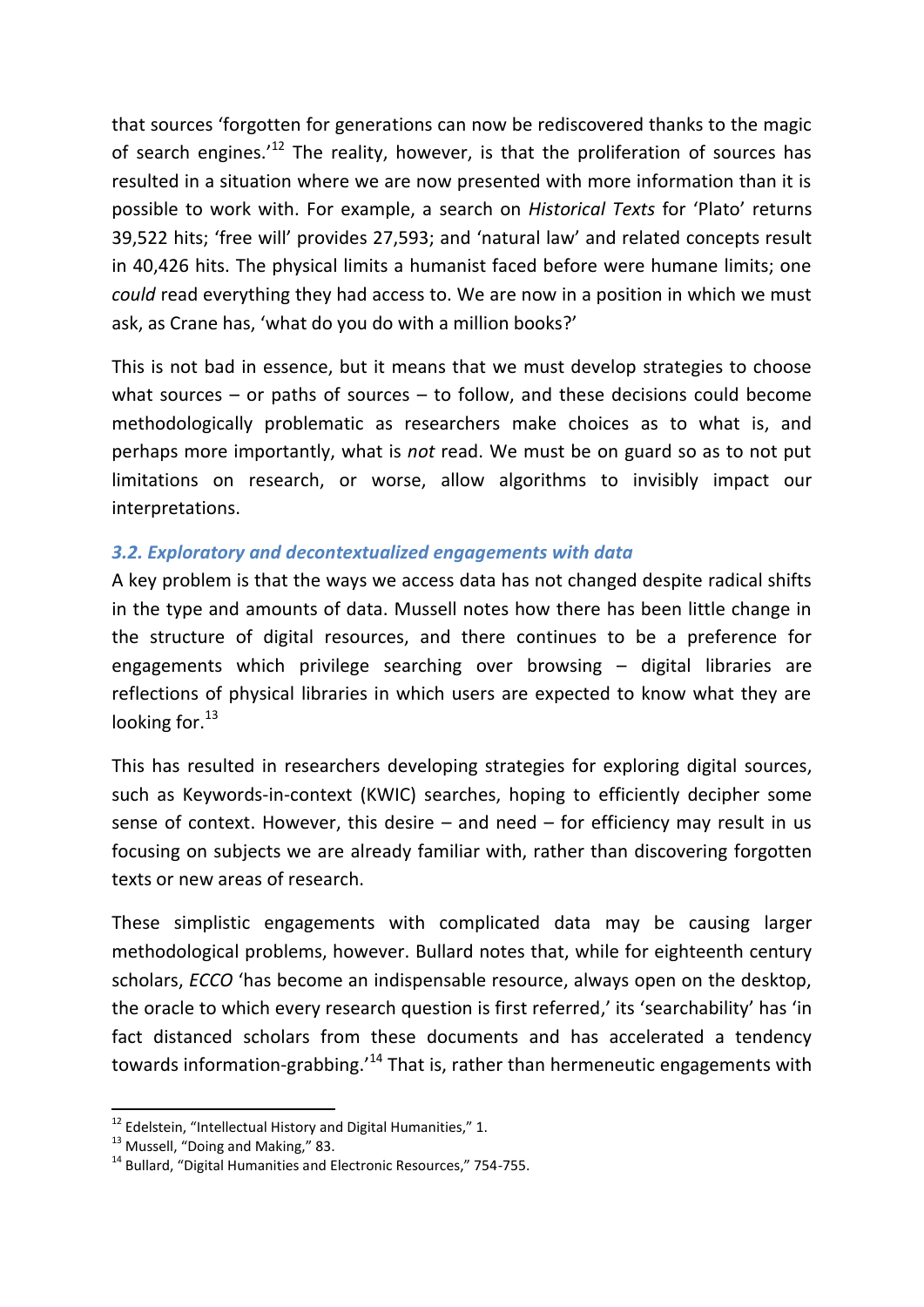texts, or careful reconstructions of context, one collects diverse pieces of data. To use Bevir's 'relic' metaphor, one creates mosaics rather than restoring a vase. This is particularly problematic for intellectual historians who generally favour broader readings, which these databases are immensely useful for, but also detailed – and time consuming – engagements.

#### *3.3. Incorrect data*

Regardless of the methods used to explore data, we run into larger issues if the data itself is inaccurate. Two issues in this regard can be noted using *ECCO* – the world's largest database of its kind – as a case study: comprehensiveness and accuracy.

*ECCO* holds over 32 million pages of text, 182,898 titles, which it claims covers 'every significant English-language and foreign-language title printed in the United Kingdom between the years 1701 and 1800. $15$  However, as Bullard notes, this is only slightly more than half of the titles listed in the *ESTC* (*English Short Title Catalogue*). As he notes, 'Gale's decision to leave the database at this size reflects the tacit opinion of most customers that its coverage is adequate.<sup>16</sup> However, adequate does not mean comprehensive, and the decision as to what is 'significant' is one that some may wish to challenge. As Spedding notes, the microfilm series on which *ECCO* is based is not 'random' but instead based on a criteria that is rarely mentioned, and includes ease of access.<sup>17</sup> This may not be a problem if one wants access to a text which they know exists, but for those interested in forgotten texts or the statistical analysis of entire corpora, this may preclude *ECCO*.

The second issue is accuracy. To start, OCR remains imperfect, and historical variations in spelling and typeset are an issue. Bullard, who has made a survey of *ECCO*'s accuracy, concluded that it is potentially highly problematic: results ranged from 12.5 words recognized for every word missed to a  $1.3.^{18}$  There are some search engines which try to mitigate these issues by performing fuzzy, variant, and metaphone searches, but for many it is not initially clear what these are or how they are represented in results.<sup>19</sup> Spedding, after hitting a dead-end in his own research into the history of condoms, offers some reflections on this issue. Having tried 'any of the many alternate spellings or circumlocutions,' he turned to 'searching for texts

<sup>15</sup> *Eighteenth Century Collections Online (ECCO)*. http://gale.cengage.co.uk/product-

highlights/history/eighteenth-century-collections-online.aspx.

<sup>&</sup>lt;sup>16</sup> Bullard, "Digital Humanities and Electronic Resources," 755.

<sup>&</sup>lt;sup>17</sup> Spedding, "The New Machine," 440-441.

<sup>&</sup>lt;sup>18</sup> Bullard, "Digital Humanities and Electronic Resources," 755-756.

<sup>&</sup>lt;sup>19</sup> More advanced search methods are emerging, such as Word2Vec, which make use of 'neural networks' and 'deep learning' to provide results. See Goldberg and Levy's "word2vec Explained."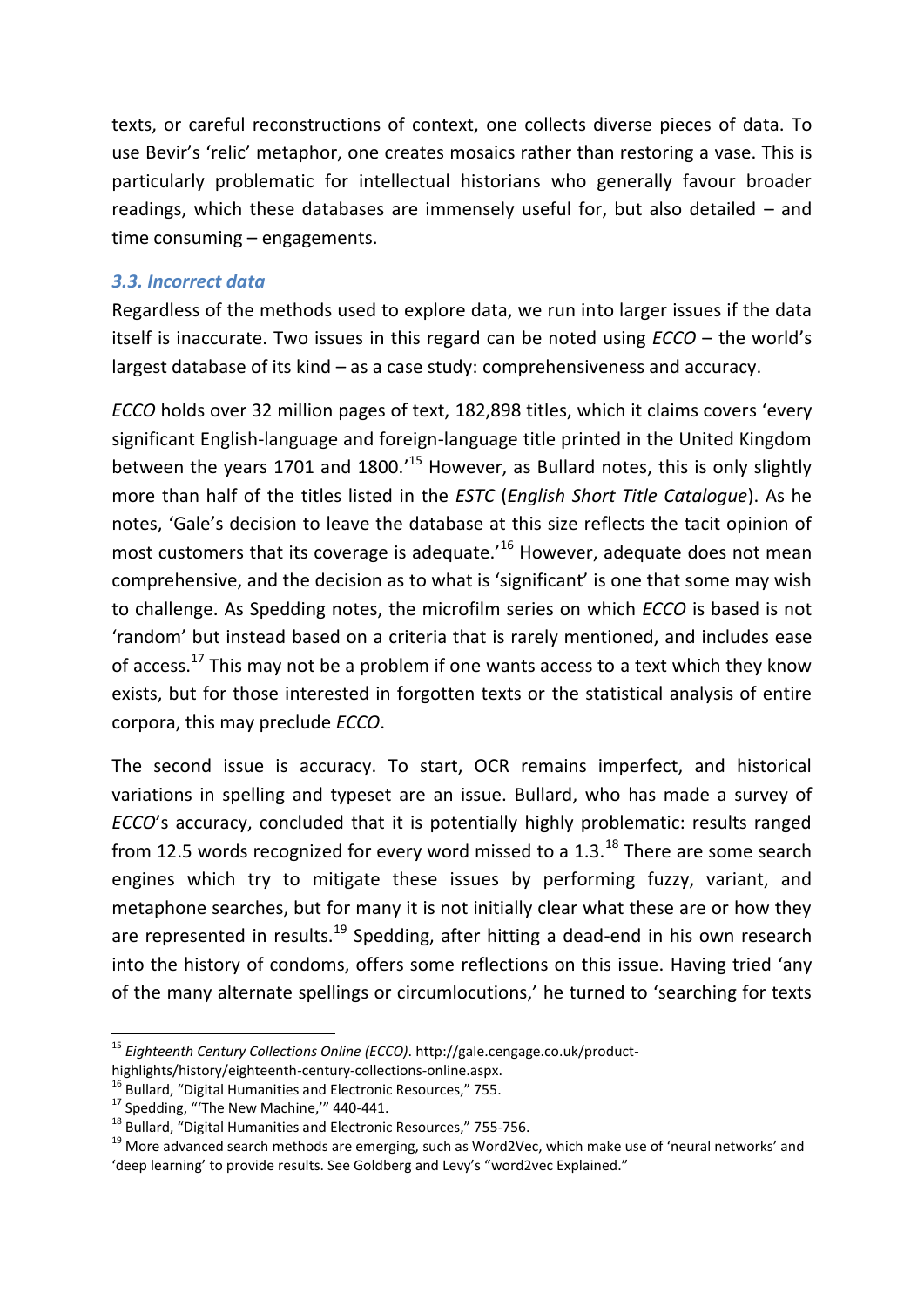that mention venereal diseases by name […], or the symptoms of venereal diseases [...], or for references to the writers who have discussed venereal diseases and condoms.' While helpful advice, it is still problematic: first, it requires deep contextual awareness which precludes its use in many cases, and second, as Spedding concluded, 'the results are for the most part still disappointing.'<sup>20</sup>

Thus, despite there being many who take the position (at least implicitly) 'that anything ECCO does not know about the eighteenth century is not really knowledge,' the most comprehensive database of its kind does not accurately reproduce or represent the texts it contains. $^{21}$ 

#### *3.4. Neutrality of data*

It should be noted that 'more' data – or ideas represented as data – is in itself not a positive thing. In many ways intellectual history is premised on this point: a successful idea does not mean it is a superior idea. That is to say, wide-spread belief is not evidence of logical superiority. Instead, intellectual historians aim to understand ideas on their own  $-$  historical  $-$  terms; what they meant and how they could mean it. While for more statistically situated disciplines more data can provide a better representation of 'reality' (even if not statistically necessary), for the intellectual historian there is likely to be diminishing returns as we read more texts. As we add more data we may simply be adding noise.

What is more, text is not neutral despite it being treated as such once digitized. From an ontological perspective this makes sense. As Latour wrote, digitization leads to 'the greater merging of figures, numbers and letters, merging greatly facilitated by their homogenous treatment as binary units in and by computers.<sup>'22</sup> Treating all sources as equal (or ontologically equivalent), however, may lead to interpretations that are less than robust in a discipline which is concerned with intentions, power relationships, contributors and interlocutors, translations, and many other potential variables which are difficult to digitize.<sup>23</sup>

This leads to the issue of gatekeepers again: Berry notes: 'Technology enables access to the databanks of human knowledge from anywhere, disregarding and bypassing the traditional gatekeepers of knowledge in the state, the universities and the market.' However, these new sources may 'provide destabilising amounts of

 $20$  Spedding, "The New Machine," 444.

<sup>&</sup>lt;sup>21</sup> Bullard, "Digital Humanities and Electronic Resources," 754-755.

<sup>&</sup>lt;sup>22</sup> Latour, "Visualisation and Cognition," 16.

<sup>&</sup>lt;sup>23</sup> Forms of digital discourse analysis may be of use here. See Herrera and Braumoeller's "Symposium: Discourse and Content Analysis."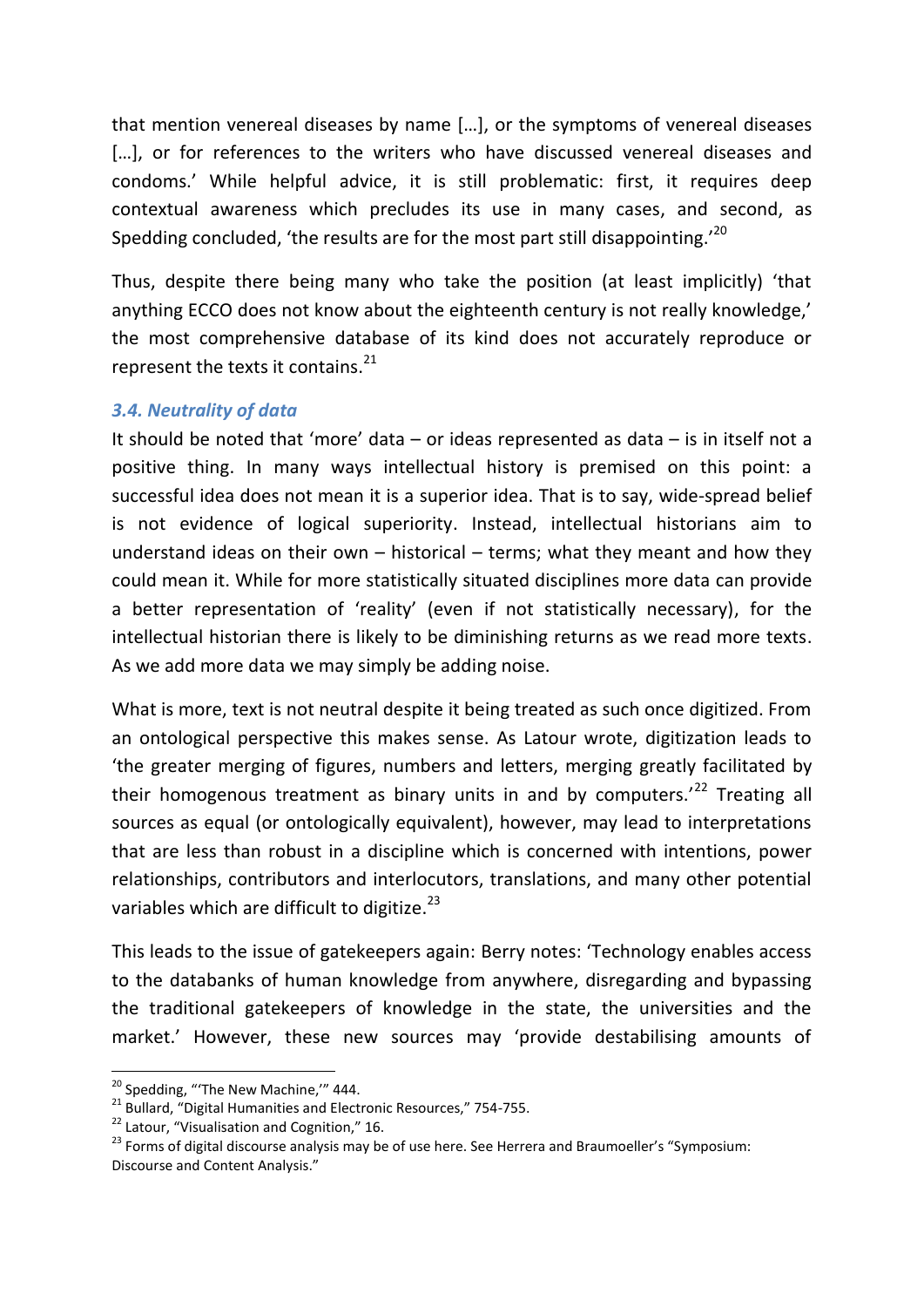knowledge and information that lack the regulating force of philosophy.<sup> $24$ </sup> That is to say, while gatekeepers of knowledge (paywalls, for example) are not necessarily a good thing, training is. When history becomes something which one engages with without guidance (be it historical, statistical, or philosophical) the results will suffer.

#### *3.5. (Re)Presentation of data*

A final issue worth noting in this section is the false equivalency made between original sources and digitized versions. When digitized a number of aspects of a source are lost, most commonly noted bring physical attributes, such as size, number of pages, marginalia, and illustrations. However, there are less obvious examples, such as the quality of penmanship in a private letter, which may tell us something about the author or recipient, and the choice of font used in a pamphlet, which may say something about its intended audience.<sup>25</sup> Even periodicals lose something when divorced from their material form.

*The Spectator* was Joseph Addison and Richard Steele's early eighteenth century contribution to polite culture, responsible in part, Habermas claims, for the emergence of the public sphere.<sup>26</sup> Issues were written and published for patrons of London's coffeehouses with the expectation of them being shared, discussed, and commented upon.<sup>27</sup> Its physical format – a single folio half-sheet – is a testament to this. They were cheap to publish, quickly read, and easily distributed. Its perishability contains contextual meaning: 'Except when used for a broadside ballad, the lowest genre of all, the single sheet was virtually useless from a literary point of view.<sup>'28</sup> This implicit understanding of the status of their own work was made explicit in issue 529 of *The Spectator*, in which the author mocks himself for being author of such a trivial form of literary endeavour. However, the physical quality of the work belied its content, and its seemingly low provenance may have been necessary for its audience to engage with, and remark upon, the ideas presented. Yet, when one reads *The Spectator* today it is part of a multi-volume collection, printed on bible-thin paper, and dotted with scholarly notations. Even an online version, *The Spectator Project*, is simply a facsimile of an out of print edition. When engaged with it this way it becomes a series of tomes representing lessons on politeness; its immediacy as a contributor to an important public discussion is lost, and this is certainly one reason

 $24$  Berry, "The Computational Turn," 8.

<sup>25</sup> Thornton, *Handwriting in America: A Cultural History;* Kinsley, "Meaning and Format."

<sup>26</sup> Habermas, *Structural Transformation*, 43.

<sup>27</sup> *The Spectator* was not unique in this way. Some publications integrated this 'public' aspect physically – *The Flying-Post* and *Dawk's News-Letter* had blank spaces in which comments and additional news could be written before being passed on.

<sup>&</sup>lt;sup>28</sup> Kinsley, "Meaning and Format," 487.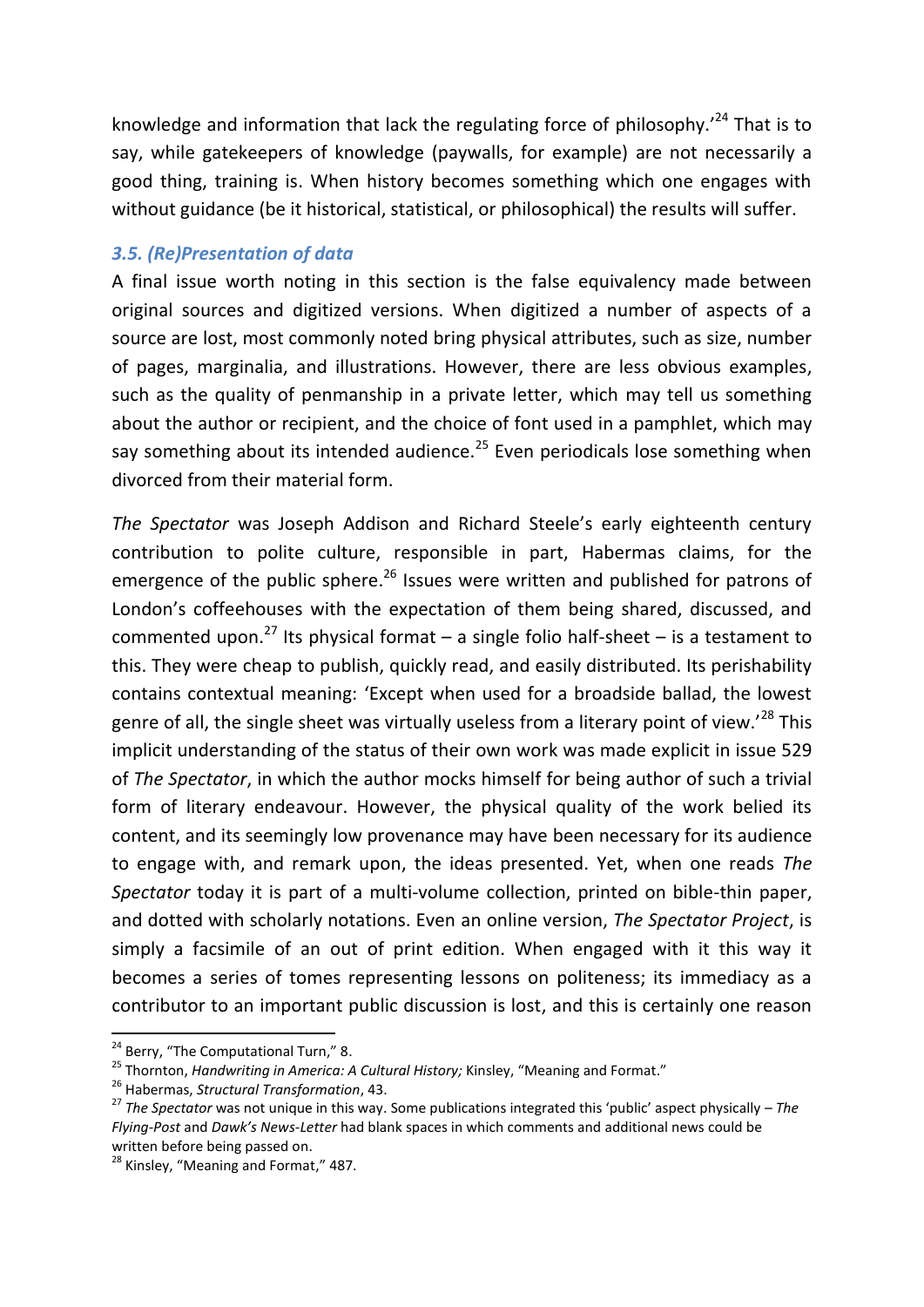for the changing reaction readers have had to the text.<sup>29</sup> This is an issue not strictly related to the digital humanities, but is one which both digitization projects, and those engaging with digitized text, must be aware of.

One potential solution is the digital thematic collection which aims to bring together relevant contextual information, both primary and secondary, to encourage a more thorough understanding (see Evrigenis' description above). However, these – or any – collections can also inadvertently impact research outcomes. To offer one example: Jones notes that the nation-state as a central research topic in the nineteenthcentury may have emerged because 'historical methods meant methods of archival research, and the archives were the archives established by modern states. So there was a natural affinity between the modern state and the emergent historical profession.'<sup>30</sup> Thus, as we create thematic collections or digital archives, we need to be aware that what is chosen to be included may directly influence the research that is done. As Marshal McLuhan wrote, 'the medium is the message.' $^{31}$  In our case, this works in two ways: we may miss an aspect of the message, or the message may be contorted into something which does not reflect reality.

#### **4. Reconstruction of historical meaning**

While the goal until now has been to demonstrate that the digital humanities are not neutral in their relationship to text, there is more to the digital humanities than digitization projects: in addition to providing new ways of accessing historic relics, it promises to aid in the reconstruction of historical meaning.

For many this is the exciting part. It is the magic box which one can input data and extract exciting new research. While this perspective has been routinely – and correctly – tempered, there are opportunities for researchers willing to invest time. As Bullard has noted: 'the most successful resources of recent years have been analytical in function, using database software to present texts that are too information-rich to be readable in any straightforward way, such as diaries, registers, library catalogues, or serials published by parliaments, say, or by courts of law.<sup>32</sup> Thus, in addition to providing us with new ways of interacting with our sources, these tools may help overcome many of the issues identified in the previous section. Tools,

<sup>29</sup> See C.S. Lewis' dismissive claim that in *The Spectator* 'Everything the moderns detest, all that they call smugness, complacency, and bourgeois ideology, is brought together' ("Addison," 167). It can only be seen as being "brought together" if it is read together.

 $30$  Jones, "Towards a Genealogy of Intellectual History," 3-4.

<sup>31</sup> Marshall McLuhan, *Understanding Media: The Extensions of Man*, 1964.

<sup>&</sup>lt;sup>32</sup> Bullard, "Digital Humanities and Electronic Resources," 749.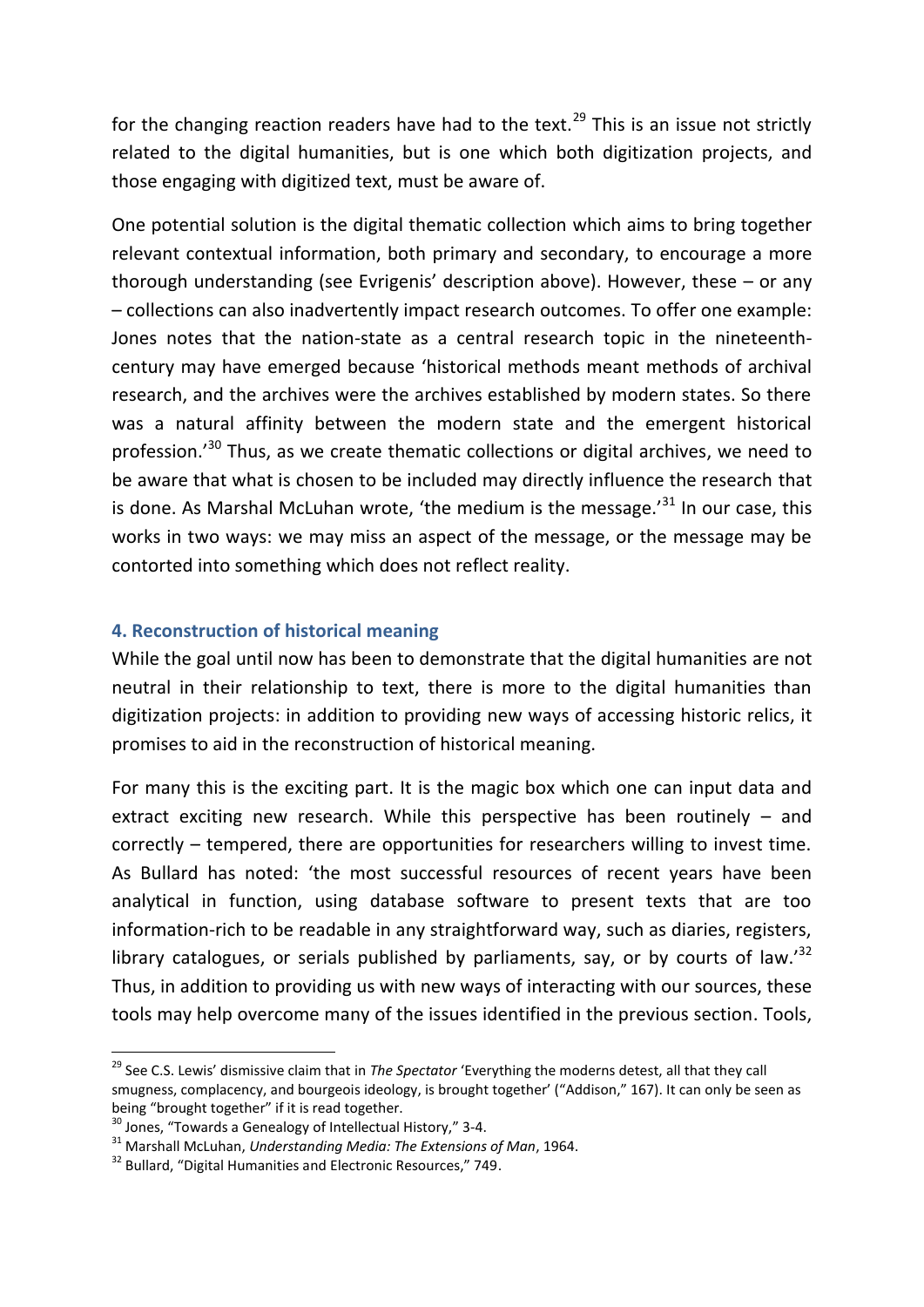such as Paper Machines, MALLET, Gephi, Quanteda, and MARKUS, and resources, such as the Six Degrees of Francis Bacon, may allow us to sift through data in more efficient – and perhaps surprising – ways.<sup>33</sup> However, there are a number of issues intellectual historians need to be aware of before embracing these tools, many of which may have been designed for use in other fields.

#### *4.1. Misuse of methods and tools*

The primary problem facing those interested in using the tools of the digital humanists is misuse due to a lack of understanding. To offer an example we can look to MALLET:

MALLET is a Java-based package for statistical natural language processing, document classification, clustering, topic modeling, information extraction, and other machine learning applications to text… It includes sophisticated tools for document classification: efficient routines for converting text to 'features', a wide variety of algorithms (including Naïve Bayes, Maximum Entropy, and Decision Trees), and code for evaluating classifier performance using several commonly used metrics.<sup>34</sup>

Meeks and Weingart highlight the problem tools built upon specialized knowledge introduce: 'Were a critic of digital humanities to dream up the worst stereotype of the field, he or she would likely create something very much like this, and then name a popular implementation of it after a hammer.<sup>35</sup> This is a real issue; the traditional intellectual historian is going to struggle to make sense of what these tools do, let alone how they work or what the outputs may mean. De Bolla's *Architecture of Concepts*, a text which explicitly engages with these issues, offers some insights into these issues.

The aim of his work, he writes, is to 'develop a way of generating data that throw[s] light on the strength of attraction one concept may have had to another.' This, what he calls, 'orbital drag' can be used to develop insights into the historical structure of a concept. For example: 'over a long period of time in the English language context, "democracy" pulls within its orbit "liberty." In operating the first concept, one cannot but be operating the second.<sup>,36</sup> To trace these 'ideational concepts' De Bolla turns to *ECCO* to find co-occurrences with the term 'rights' between 1700 and 1800. By

<sup>&</sup>lt;sup>33</sup> See: Crymble, "Review of Paper Machines"; Graham and Milligan, "Review of MALLET"; Bastian, Heymann, and Jacomy, "Gephi"; Benoit, "quanteda"; Warren et al, "Six Degrees of Francis Bacon."

<sup>34</sup> *MAchine Learning for LanguagE Toolkit*. http://mallet.cs.umass.edu/.

<sup>&</sup>lt;sup>35</sup> Meeks and Weingart, "The Digital Humanities Contribution to Topic Modeling," 2.

<sup>36</sup> De Bolla, *Architecture of Concepts*, 44.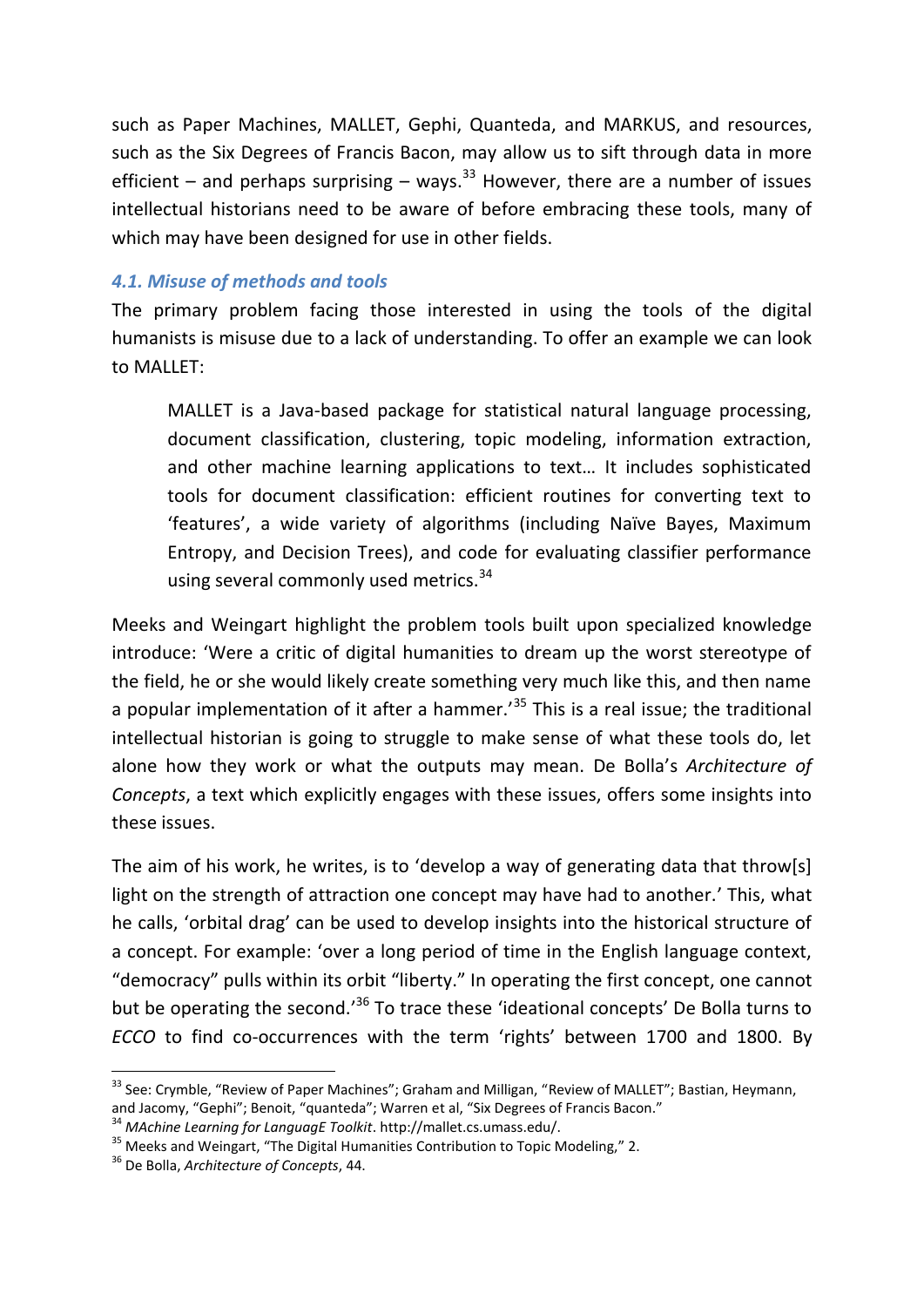noting how these words shift and change over time he hopes to come to understand when and how certain concepts came into play – specifically the shift from 'rights of man' to 'human rights.' While a valuable project, there are issues, as De Bolla is first to admit.<sup>37</sup>

First, due to limitations with *ECCO*'s search engine, co-occurrences had to be noted by hand. Therefore, De Bolla chose the words which he felt were of particular interest, or he noticed occurring most frequently. This method may preclude outcomes which would be unexpected. Second, there is no data normalization – the fact that he has access to fewer books at the beginning of the eighteenth century than at the end, or that many books are catalogued multiple times in *ECCO*'s database, impacts the results. De Bolla accepts this, but notes that with 'statistical extrapolation' there is little distortion.<sup>38</sup> This may be the case, but it nonetheless weakens the evidence for his conclusions. Finally, as Edelstein has noted, there seems to be confusion between '*frequency* in word collocation' and 'number of *documents* containing the proximate terms.' <sup>39</sup> That is to say, the distance of cooccurring words is not taken into account, resulting in documents being returned as relevant if they contain the search words *anywhere* in the text rather than within a certain distance from each other. Again, this is largely due to limitations with *ECCO*, but it nonetheless leads to conclusions which are problematic.<sup>40</sup>

Importantly, not all reviewers have picked up on these issues. As noted, Edelstein – an intellectual historian and digital humanist in his own right – has written a review which engages with the methodology as much as with historical claims. Jonathan Israel, however, simply concludes: 'By means of a systematic digital study […] he produces fully convincing and highly innovative conclusions.'<sup>41</sup> This is not a criticism of Israel or an indictment of his review, but an important point is raised by the incongruity: unless we are trained in the tools and methods being used, aware of the databases sourced, and familiar with the nuances of statistical analysis, not only may we make mistakes, but we may be unable to recognize issues with other's analysis.

Weingart highlighted a similar issue when describing the software package Gephi. In his introduction to social network analysis he notes that Gephi (at the time of publication) would accept data, load bimodal networks with that data, run a

<sup>37</sup> De Bolla, *Architecture of Concepts*, 7-10.

<sup>38</sup> De Bolla, *Architecture of Concepts*, 9.

<sup>&</sup>lt;sup>39</sup> Edelstein, "Intellectual History and Digital Humanities," 242.

<sup>&</sup>lt;sup>40</sup> De Bolla now has a research group in Cambridge, The Concept Lab, which has solved some of these, and other, issues.

<sup>&</sup>lt;sup>41</sup> Israel, "Review of Peter De Bolla," 709.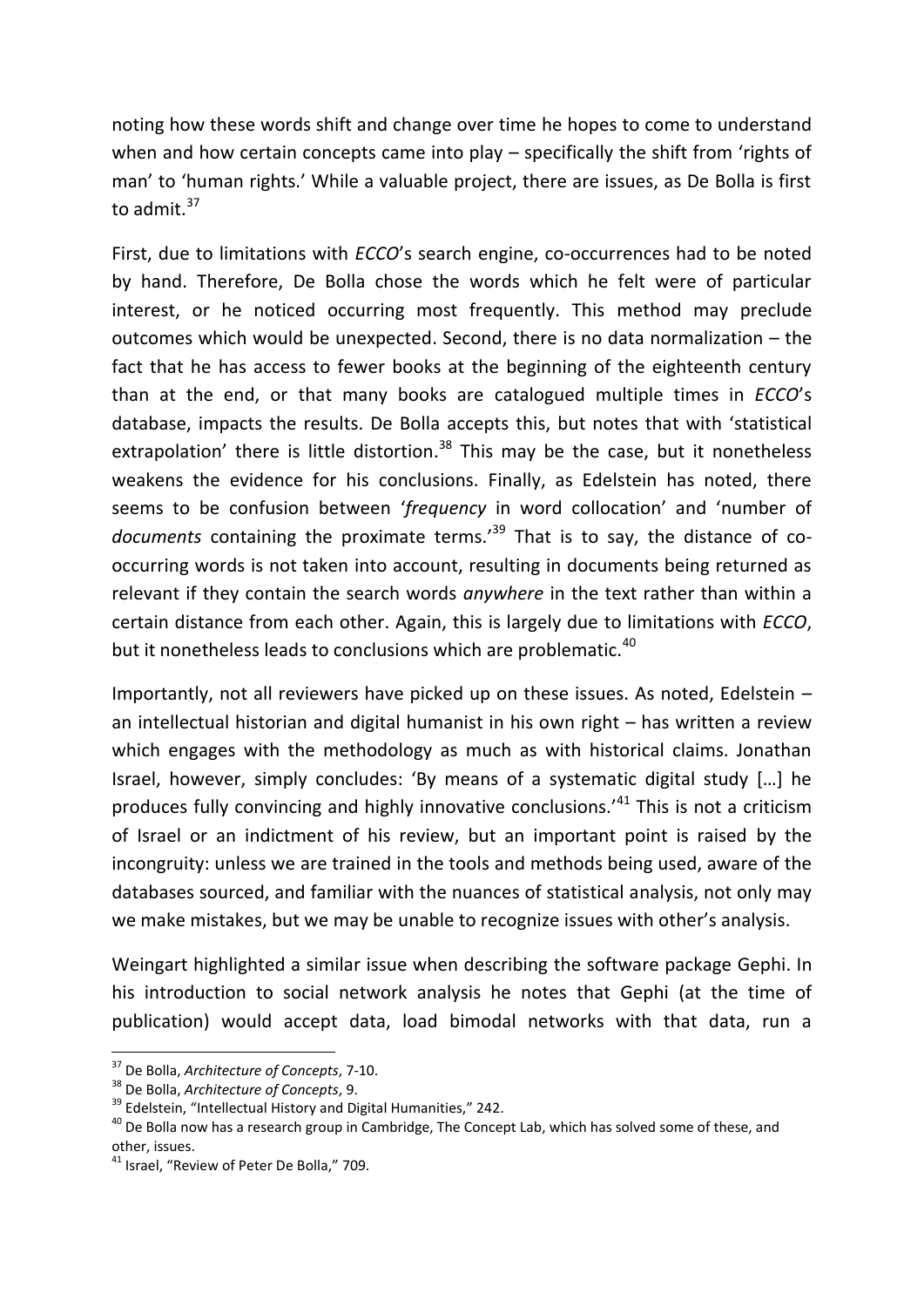centrality test, and produce outputs without any visible issues. However, the outputs would be nonsense as the centrality algorithm used had been written for single mode networks.<sup>42</sup> Because Gephi is open source, Weingart was able to detect this. The reality, however, is that most intellectual historians do not have the training to recognize the initial error, let alone the programming skills to discover the cause.

One possible solution is to place emphasis on methods of validation. As Gimmer and Stewart note 'the blind use of any method without a validation step' must be avoided, especially when it is 'difficult to know if the methods […] are optimal for the particular problem at hand.<sup>143</sup> Thus falsifiability must be built into intellectual history research which makes use of these tools and ideas.

It should perhaps also be noted that the inclination to embrace tools one may not be familiar with is indicative of a larger issue facing scholars as a whole: the pressure to push out outputs, or expedite research. While not a pressure unique to intellectual history, it may be particularly harmful to a discipline which aims towards investigations which are both deep and broad. $44$  However, it is also worth noting that this should not lead one to dismiss those doing research in this area. While the tools being used by digital humanists have underlying scientific and methodological theories which intellectual historians may not be familiar with, and therefore, errors are likely to occur – and in some cases errors that may not look like errors – this does not need be the case.

#### *4.2. Reliance on tools*

There is another issue: one may understand a tool and its underlying methods perfectly but lack the understanding of historical context to make sense of the data. Allen et al's 'Plundering Philosophers: Identifying Sources of the *Encyclopédie*' is an example of this.

The article claims that by using Vector Space Models they are able 'to identify articles in the *Encyclopédie* that may have been borrowed, in whole or in part' from the *Dictionnaire de Trévoux* (1743), 'an intellectual rival of the *Encyclopédie* compiled by French Jesuits in the first half of the 18th century.' Specifically, they write that their research shows '5.32 percent of the examined articles (80 - 85% of the entire work) in the *Encyclopédie* were borrowed.' Furthermore, by using Pairwise Alignment of Intertextual Relations, they claim to detect passages borrowed from Louis Moréri's

<sup>42</sup> Weingart, "Demystifying Networks," 12.

<sup>43</sup> Gimmer and Stewart, "Text as Data," 5.

<sup>&</sup>lt;sup>44</sup> For a view which sees digital humanities as a potential solution to these problems see Armitage's "What's the Big Idea?" and Guldi and Armitage's *History Manifesto*.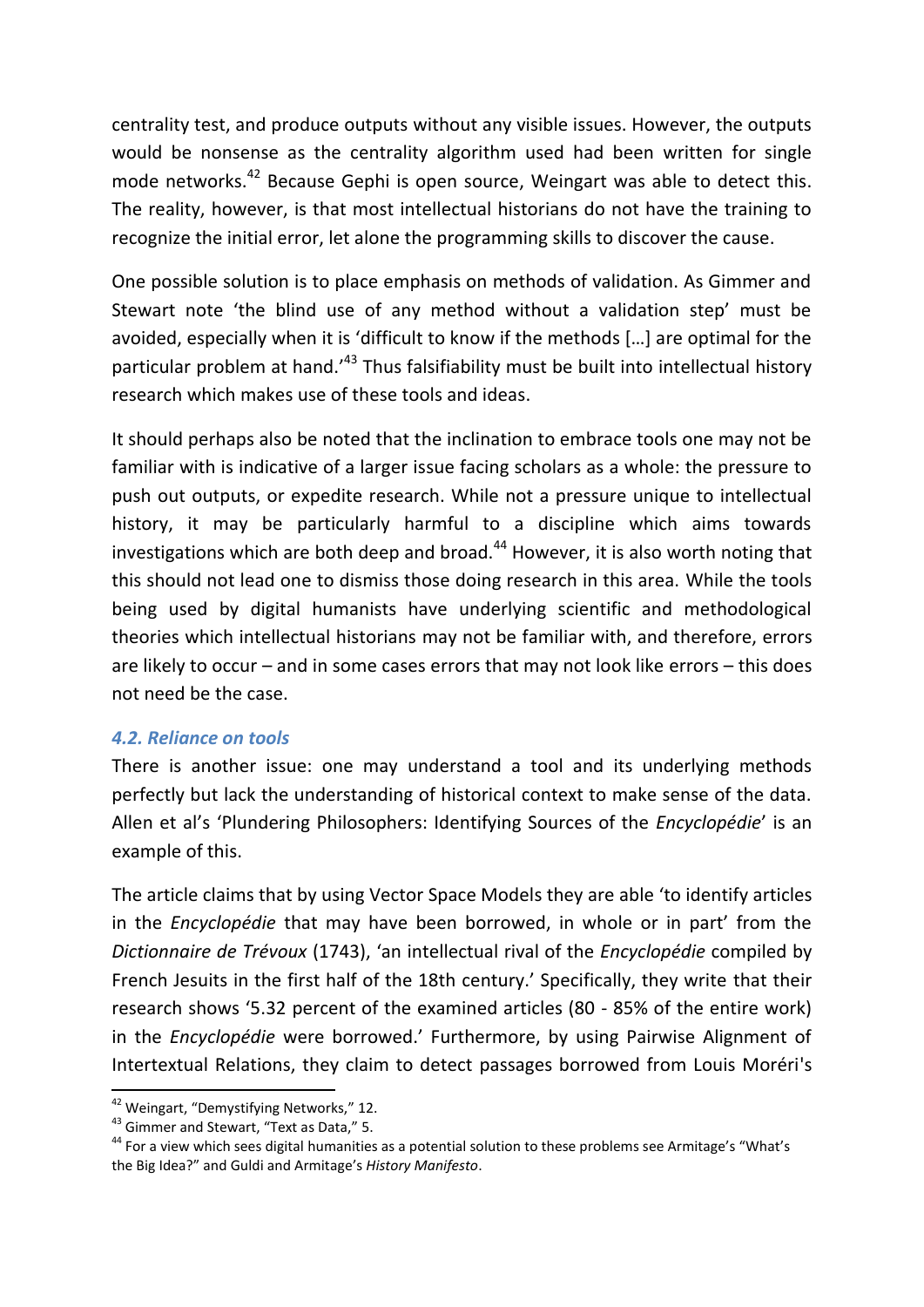*Grand dictionnaire historique*. In this case they claim to have 'identified some 580 possible shared n-gram sequences of varying lengths. Upon close inspection, we determined that about 72% of these instances (418 n-gram sequences) were indeed common to both works.'<sup>45</sup>

While the results highlight research possibilities, there are a number of issues highlighted by Leca-Tsiomis. First, the authors ignored older sources in their analysis which could have been originators for both later sources – in fact, in one case a clear citation to this older source is ignored. Leca-Tsiomis notes that 'if they had consulted the existing specialist studies, they would have seen that we have long known that borrowing is the very essence of dictionaries… [It is] a law of lexicographical work and what is interesting to study is not the similarities, which are obvious, but the differences.'<sup>46</sup> Second, they compare the 1759 edition of the *Dictionnaire historique* with the *Encyclopédie* despite the latter's first volume being published in June 1751, and having a total of seven volumes published by November 1757. Leca-Tsiomis concludes that their historical analysis overstates, confuses, and ignores a number of issues which weaken the entire exercise. She writes that: 'if numerical research is to be taken seriously the historical grounding for this research must be solid. It is therefore to be regretted that the authors of the article did not pay sufficient attention to this aspect.<sup> $47$ </sup> We may wish to add to this: knowing how to use a tool does not insure that the results mean what we think they mean when accurately placed in their historical context.

#### *4.3. Visualizations are not objective*

Thus far we have touched on the problems which emerge when tools are used to analyse text. However, one should also reflect on how the results can be presented – especially when it comes to visualizations.<sup>48</sup>

First, visualizations can be meaningless to the uninitiated. A cross-tab outputted from a piece of statistical software to many is nonsense. A box-plot may be perfectly clear to those who engage with them regularly, but perhaps less so to a historian of medieval religious thought. When chi-squared tests or P-values are included the problem is compounded. This is not simply an issue of information conveyance – it may also be a hindrance to getting work published in traditional sources where

<sup>&</sup>lt;sup>45</sup> Allen et al. "Plundering Philosophers."

<sup>46</sup> Leca-Tsiomis, "Use and Abuse," 471-472.

<sup>&</sup>lt;sup>47</sup> Leca-Tsiomis, "Use and Abuse," 470.

<sup>48</sup> This is a topic of increasing interest. For more see: Drucker's *Graphesis*; Gatto's "Making Research Useful"; and Stone's "Information Visualization: Challenge for the Humanities."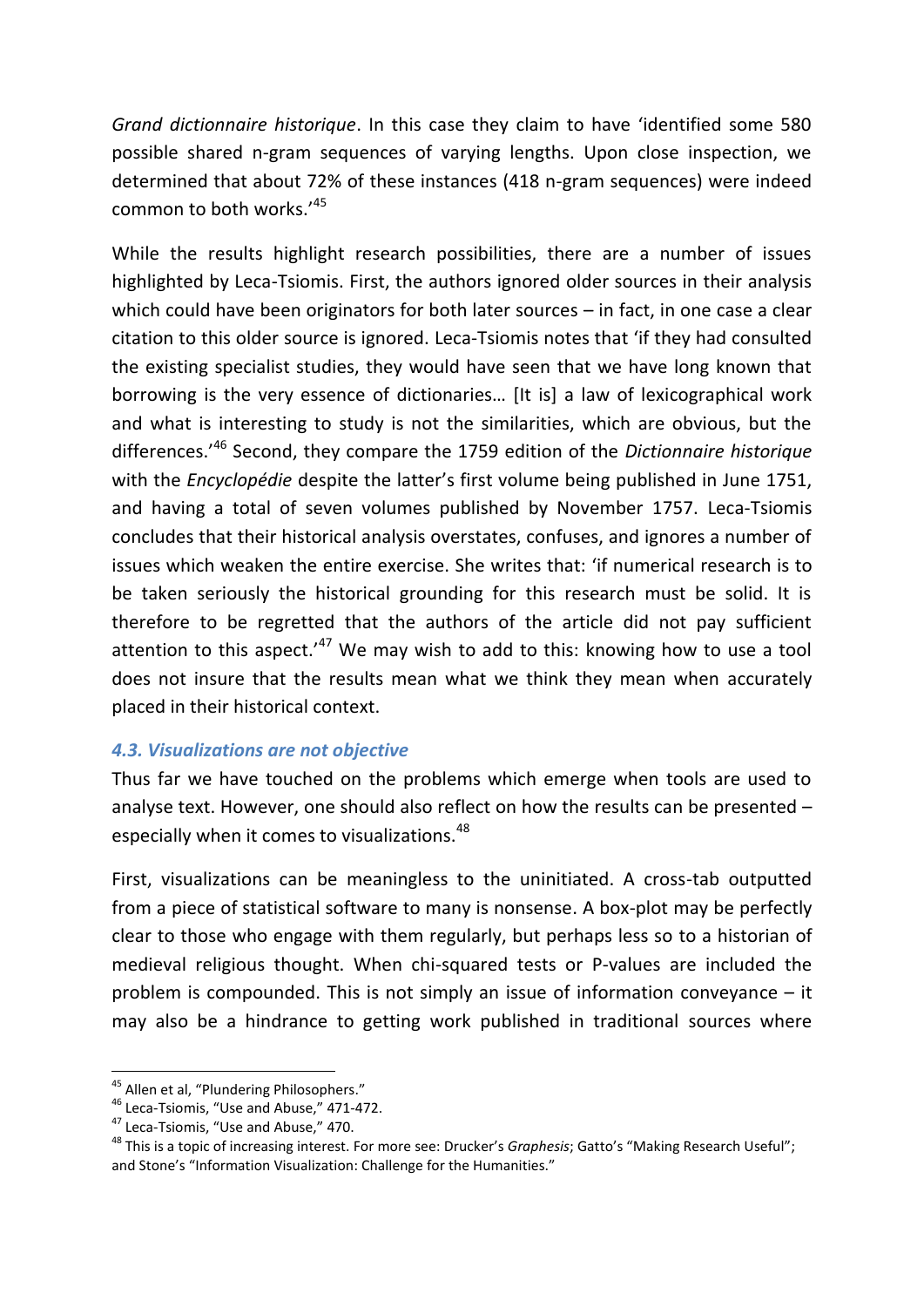audiences are less quantitatively literate. This leads to a slightly different problem: data visualization can be a form of rhetoric itself  $-$  a type of obfuscation through science.

Data is not fact  $-$  it reports very specific ideas and categories chosen by individuals for reasons often only known to the researcher. This is a point Drucker makes in *Graphesis: Visual Forms of Knowledge Production*. While we may know this explicitly, we often fail to recognize it implicitly, thus explicit reflection on this would is useful as our ways of engaging with and presenting data continues to change. What is more, there are potentially political implications to this. D'Ignazio, who has done work into the rhetorical power of data visualization, data literacy, and 'the politics and ethics of representation,' has written on this topic for the MIT Center for Civic Media: 'Even when we rationally know that data visualizations do not represent "the whole world", we forget that fact and accept charts as facts because they are generalized, scientific and seem to present an expert, neutral point of view.' We must remember that 'all knowledge is socially situated and that the perspectives of oppressed groups including women, minorities and others are systematically excluded from "general" knowledge. $149$  This is, of course, indicative of a larger problem, and one which faces practitioners in many disciplines, but it is something intellectual historians may need to reflect on more as they begin to embrace these new forms of scholarship.

#### *4.4. The Quantitative Shift*

The issues discussed in this paper are part of a larger change  $-$  a quantitative shift is taking place as qualitative texts are taken, transformed, and treated as data. The result is often referred to as distant reading, and the goal is to discover statistical patterns or relationships which are undetectable, have gone unnoticed, or are too labour intensive by traditional means.

Moretti's *Distant Reading* is the text one may initially come into contact with when researching on these ideas. A reflective exercise, the book offers its readers the development of Moretti's own ideas on turning literature into quantitative data. While intellectual historians may find these ideas and methods, to put it mildly, problematic, they should not be immediately dismissed. The "Slaughterhouse of Literature," to point to one examples, demonstrates the labour intensive work which digital approaches may be able to overcome, while also highlighting an investigation which intellectual historians may be particularly impressed by: the emergence,

**<sup>.</sup>** <sup>49</sup> D'Ignazio, "What Would Feminist Data Visualization Look Like?"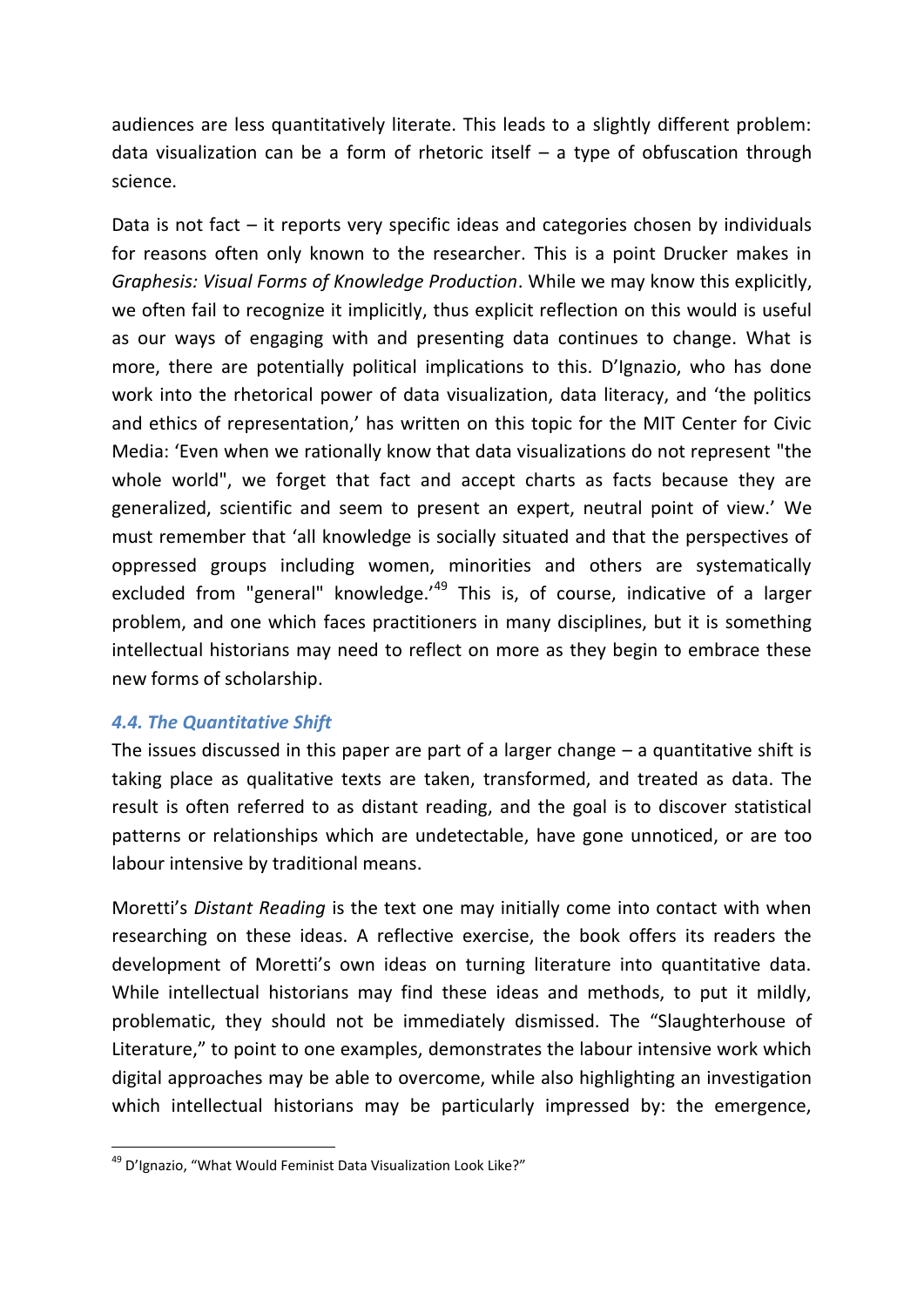imitation, and success of a particular concept (in this case, the 'clue' in mystery novels).

While Moretti's approaches have been exploratory – and in many ways, much of what we learn of these methods emerges because of these explorations – much more formal engagements exist in the social sciences. Grimmer and Stewart offer an overview of these methods in 'Text as Data: The Promise and Pitfalls of Automatic Content Analysis Methods for Political Text.' However, again, the methods may initially appear problematic for the intellectual historians. For example, they note that the most 'shocking' step is to discard word order and sentence structure in the documents they investigate.<sup>50</sup> That is, these methods rely on a key assumption: words can be treated as quantitative data which can transfer meaning without reference to sentence construction – they are, essentially, a 'bag of words.' For an example in practice we can turn to Lever, Benoit, and Garry's 'Extracting Policy Positions from Political Texts Using Words as Data,' a study which 'treats texts not as discourses to be understood and interpreted but rather, as data in the form of words.'<sup>51</sup> This is done by creating a 'document-feature matrix,' a dataset which can be analysed using statistical methods to create 'valid estimates' of the underlying characteristics of interest. That is, a table is created in which every unique word (or word sequence) is summed in its own column, while each text or document is represented as rows. This data can then be interrogated like any other quantitative datasets. Interestingly, this method allowed them to correctly replicate published estimates of policy positions as judged by humans, therefore making their method capable of making predictions in other cases 'without the substantial costs of time and labor that these require.'<sup>52</sup>

Blaydes, Grimmer, and McQueen are currently working on a project more directly relevant to intellectual historians titled 'Mirrors for Princes and Sultans: Advice on the Art of Governance in the Medieval Christian and Islamic Worlds.' Although unpublished, it has recently been described by London:

After compiling a large collection of 21 texts from Islamic contexts and 26 from Christian European contexts, the authors convert these texts into vectors… [They] then apply the statistical model they have developed, which

<sup>&</sup>lt;sup>50</sup> Grimmer and Stewart, "Text as Data," 272.

<sup>&</sup>lt;sup>51</sup> Laver, Benoit, and Garry, "Extracting Policy Positions," 311. For further examples see Slapin and Proksch's "A Scaling Model"; Quinn et al's "How to Analyze Political Attention"; and Blumenau and Lauderdale's forthcoming "Never Let a Good Crisis go to Waste."

<sup>52</sup> Laver, Benoit, and Garry, "Extracting Policy Positions," 312.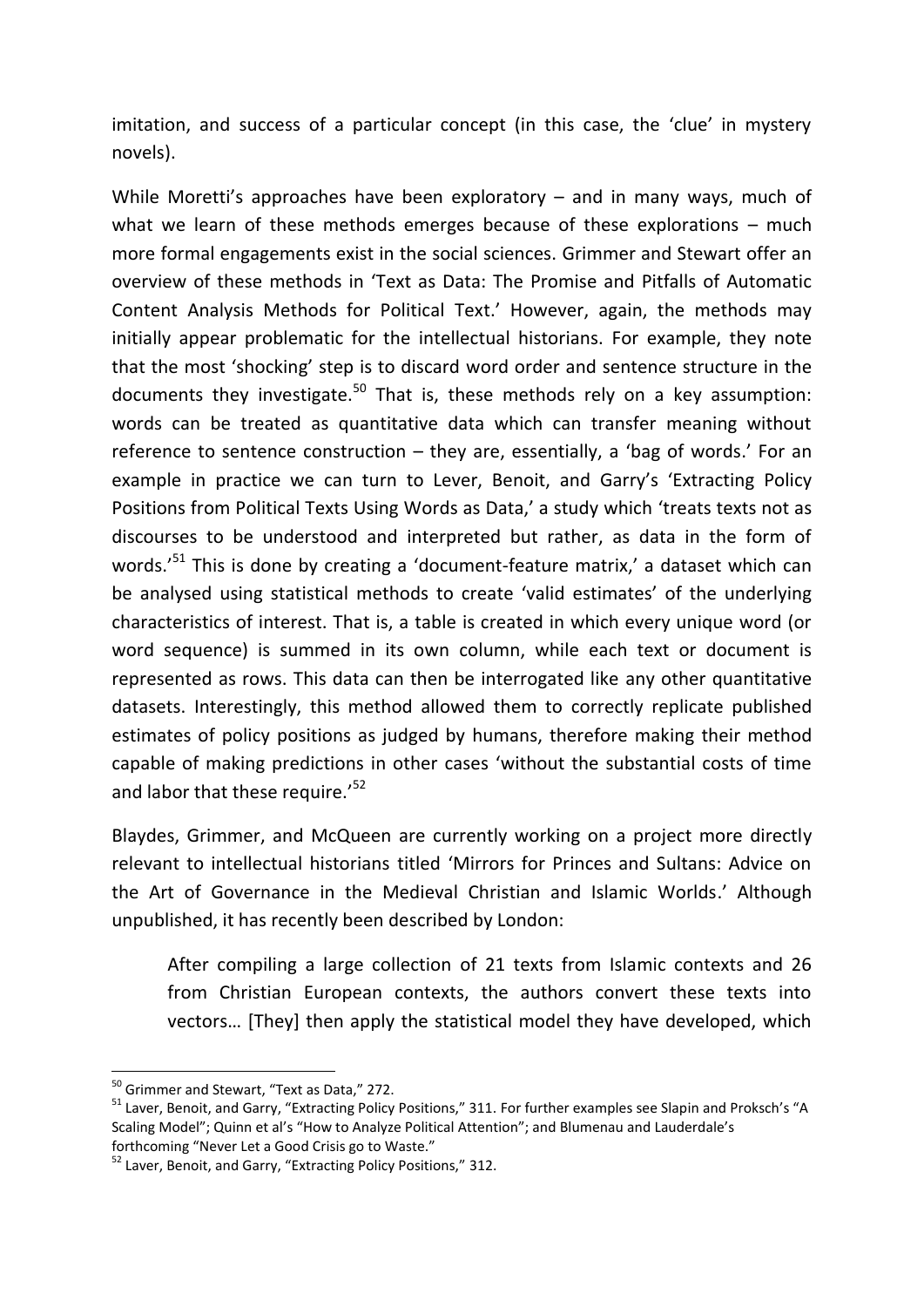isolates what they call a 'hierarchy of topics' identifying general themes that span these texts and also finer, 'more granular' themes nested within those topics. Specifically, the model identifies four broad themes across mirrors-forprinces texts: the role of the king and his ideal practices of governance; his private life and personal virtues; the role of religion and its place in political, social, and private life; and geographical concerns that pertain to politics. The model also discovers key words that distinguish these broad themes.<sup>53</sup>

Again, many intellectual historians will object immediately to these novel methods. These are texts written by different authors, in different languages (translated into English), at different times between the eight to seventeenth century, in different places, and amidst radically different political situations. That is to say, historical context seems to be abandoned, and authorial intention dismissed – all that is left is words.

The practitioners of these methods may argue that nothing is lost  $-$  the words in the bag are no different from those which the author initially put to paper. Instead, they are simply engaged with those words in a different way. Yet, we must ask whether the outputs from a topic modelling algorithm would be recognizable to the original author. What is more, how do such methods interpret Swift's *Modest Proposal* or Machiavelli's *Prince*?

To put it simply, the problem with this quantitative shift is the way in which texts are turned into data which is then treated as empirical fact – a perspective which Skinner long ago argued we had moved away from: 'Scarcely anyone nowadays believes in the possibility of building up structures of factual knowledge on foundations purporting to be wholly independent of our judgements.'<sup>54</sup> However, it must be admitted that practitioners of these types of analysis refuse to take a fully positivistic turn.<sup>55</sup> Grimmer and Stewart write: 'We emphasize that the complexity of language implies that automated content analysis methods will never replace careful and close reading of texts. Rather, the methods that we profile here are best thought of as *amplifying* and *augmenting* careful reading and thoughtful analysis.'<sup>56</sup> However, even this position can be problematized, as London does: 'the objective of starting with

**<sup>.</sup>** <sup>53</sup> London, "Re-imagining the Cambridge School," 364.

<sup>54</sup> Skinner, *Visions of Politics*, 1.

<sup>&</sup>lt;sup>55</sup> To claim that those doing this type of research are ignorant of these issues would be a disservice. Jurafsky and Martin (*Speech and Language Processing*) highlight many shared concerns.

<sup>&</sup>lt;sup>56</sup> Grimmer and Stewart, "Text as Data," 2.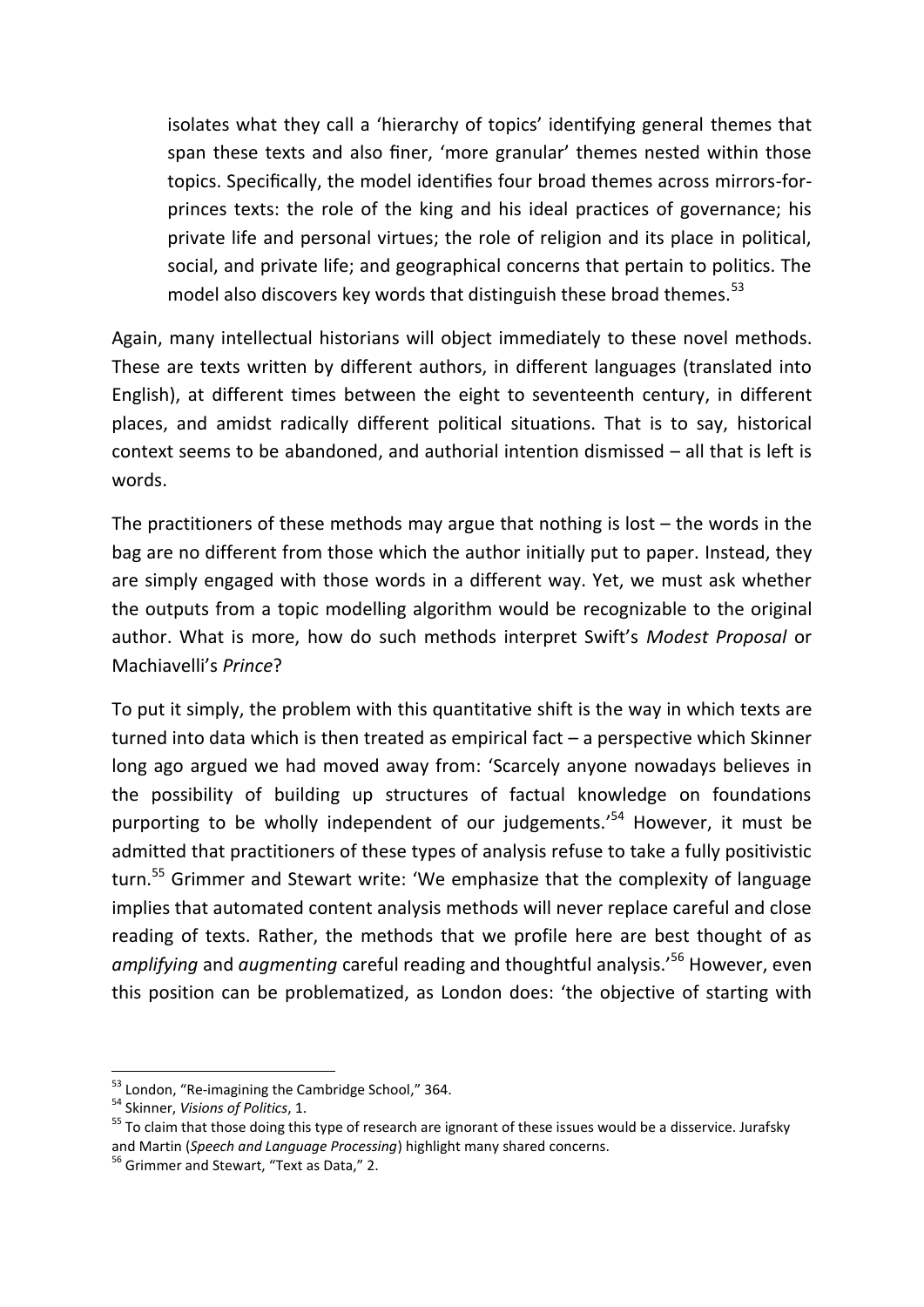text-as-data findings and then moving to traditional textual analysis should be revised, to question what is being "amplified and augmented" in the first place.'<sup>57</sup>

#### **5. Looking towards best practises**

1

The use of digitized source material has become a part of most intellectual historians working process, and there is little to suggest that the tools discussed in this paper will have any less of an impact. However, integration of these tools and ideas must not take place without reflection. Although this survey has largely been critical, the aim has not been to discount the digital humanities. Instead, these are problems which must be faced head-on by intellectual historians using the outputs of, or wanting to venture into, the digital humanities. It is a starting point rather than a conclusion. Thus, to end this survey, three reflections on best practises for moving forward are offered.

First, we need to be aware of the limits of digital sources, and aim to influence their development with more robust usability in mind. As De Bolla has shown, databases as they currently exist are largely unsatisfactory for the types of engagement many may hope for. We cannot rely on metadata, accuracy, comprehensiveness, interoperability, or even the ability to extract raw text. However, that does not mean digital text is of no use. For now, however, those who want to engage with text as data may need to create their own datasets.

Second, there needs to be methodological reflectivity as we, as intellectual historians, move forward. This is a position which has become increasingly important to those already working in the digital humanities.<sup>58</sup> However, it is just as important for intellectual historians, who are just beginning to delve into the digital, to keep in mind.

The implications of this are perhaps most clear when we reflect on sources themselves: digital sources are not the same as print sources, and we need to take this fact into consideration. As Gordon noted:

Intellectual history is by definition not merely a description of perceptible objects but an inquiry into meaning. From this basic premise intellectual

<sup>&</sup>lt;sup>57</sup> London, "Re-imagining the Cambridge School," 362. London argues for 'collaborative work between Cambridge School theorists and political scientists mining textual data would allow them to analyze implications of text-as-data findings' (Ibid., 365).

<sup>&</sup>lt;sup>58</sup> Drucker is an important example of this type of reflective work in digital humanities. Nowviskie offers a review of the 'hack' and 'yack' debate in the digital humanities which may be informative for intellectual historians.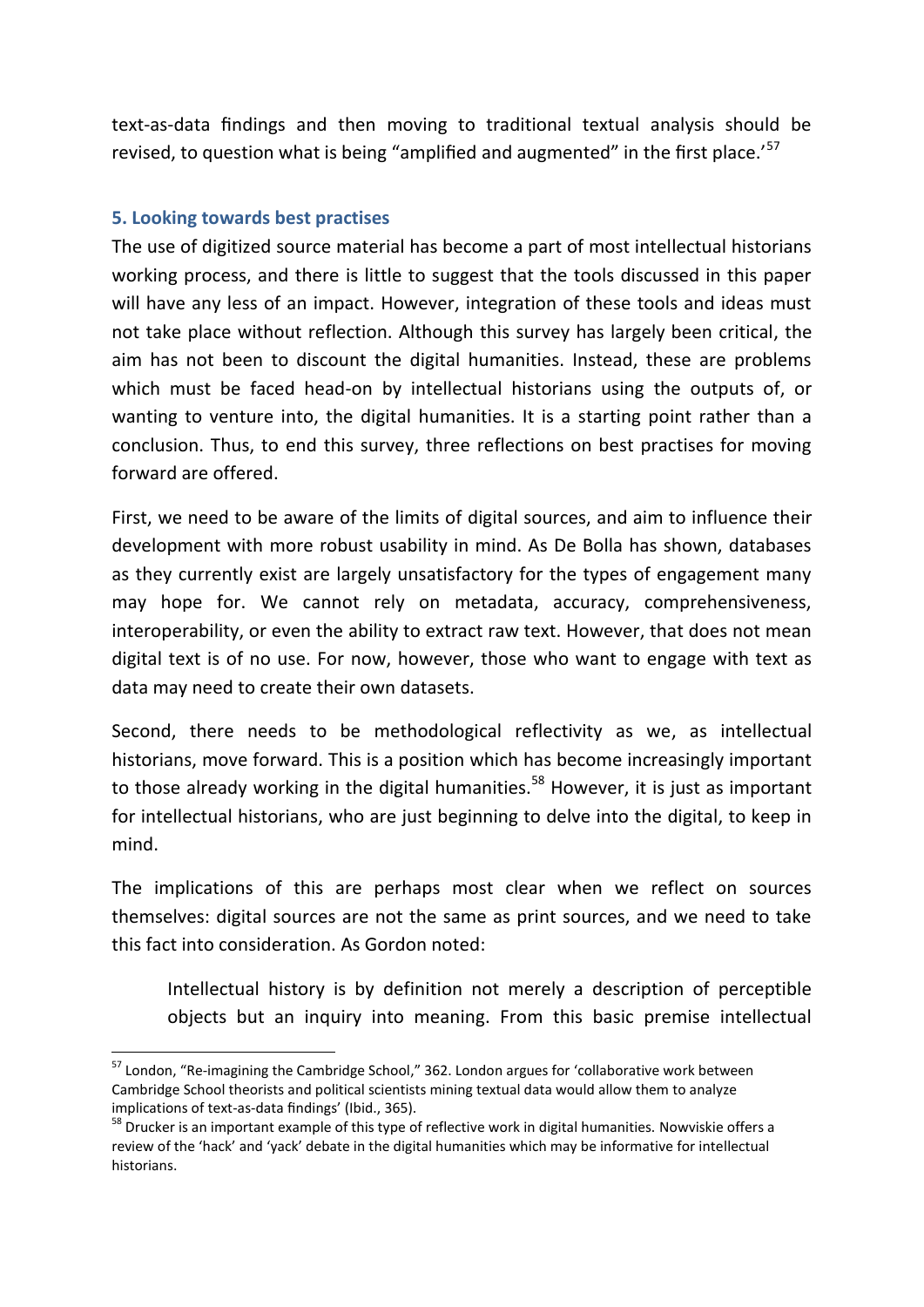historians have recognized their own hermeneutic implication in the meanings they study, and they have developed sophisticated theories so as to explain the way that any access to past meaning must of necessity involve the historian in an act of interpretation rather than objectivistic description.<sup>59</sup>

As the way we access the past changes we need remind ourselves of this. New issues may emerge as we engage with digital texts – issues which others working in the digital humanities have yet to come into contact with.

At the same time, we must reflect on the ways computers aid in engaging with texts, or extract information from them. That is to say, we should not assume that the methods developed in other disciplines can, or should, be applied to intellectual history in a way which is compatible with our own methodological concerns. In fact, these tools, techniques, and methods may be entirely incompatible. However, computers may be capable of engagements in ways which we have not yet imagined. De Bolla's *Architecture of Concepts*, and Betti and van den Berg's theory of computationally modelling ideas, and applying this model to historical texts, are examples of attempts to do this. However, there is more than just text in historical studies.

There are new tools and methods emerging which intellectual historians may be able to make us in their quest to reconstruct contextual information. Spatial Humanities, and tools making use of Geographic Information System (GIS), for example, may be used to glean new insights into historical relationships. As a recent volume by Stock and Kümin highlights, the study of the 'emplacement, distribution, and connection of entities, actions, and ideas' can be used 'to understand the societies, cultures, and mentalities of the past.<sup>'60</sup> One positive of example of research in this field is Stanford's Mapping the Republic of Letters project. However, there are certainly many more potential uses, and a number of interesting projects are worth reflecting on, such as the 3D recreation of seventeenth century Pudding Lane in London, and Mylène Pardoen's simulation of the audio experience of eighteenth century Paris.<sup>61</sup> While, as Knowles has noted, the intellectual substance of some of these methods

<sup>&</sup>lt;sup>59</sup> Gordon, "Contextualism and Criticism," 43.

<sup>60</sup> Stock and Kümin, *The Uses of Space in Early Modern History*, 2.

<sup>61</sup> The Spring 2014 issue of the *Journal of Digital Humanities* is dedicated to "Exploring and Designing Virtual Worlds" through digital models, which includes Dempsey et al's "Pudding Lane: Recreating Seventeenth-Century London." The CNRS has an article on Pardoen's work, as well as the audio, available at https://news.cnrs.fr/articles/sound-18th-century-paris.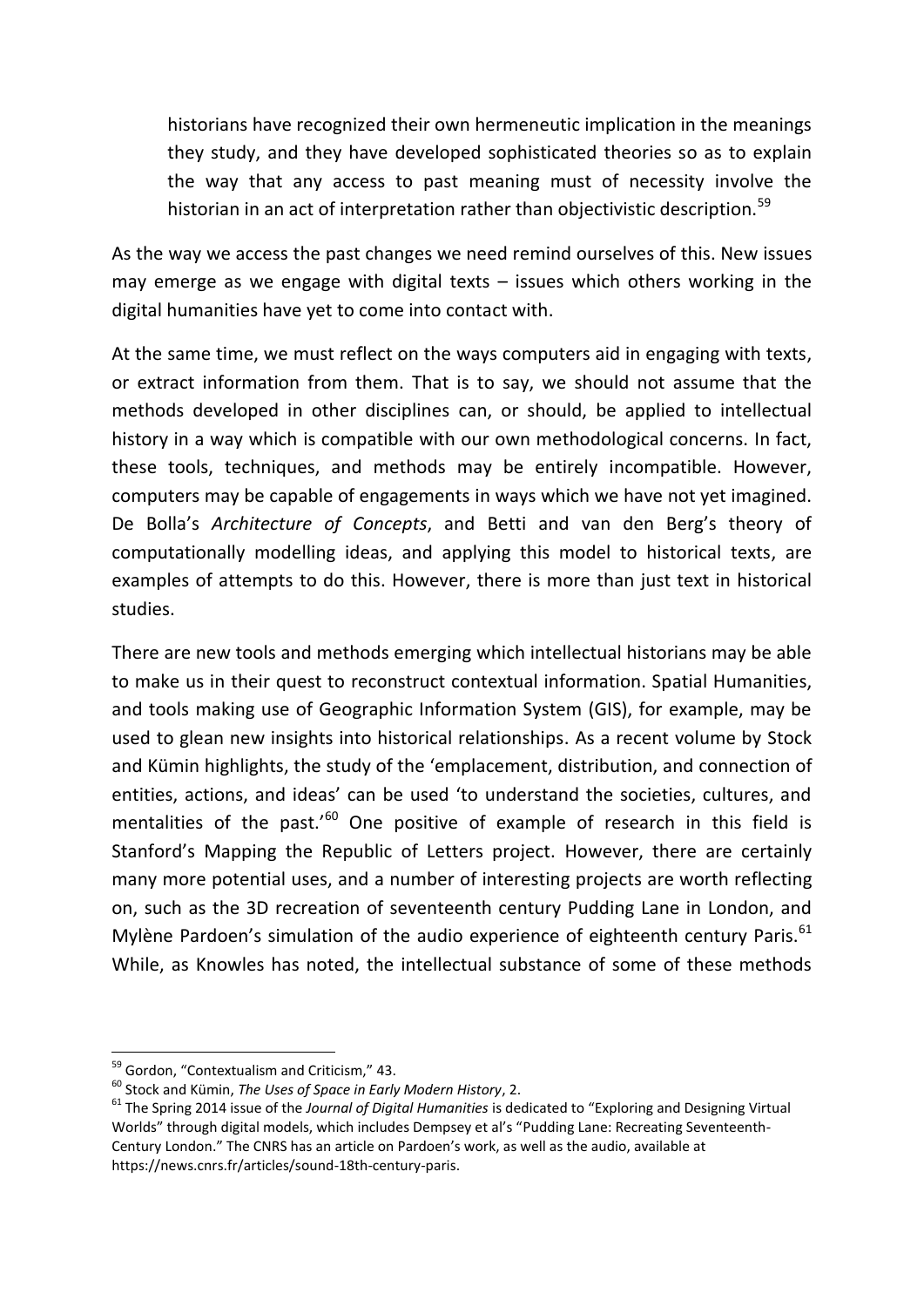remains to be fully demonstrated, they are, at the very least, valuable in generating new questions. $62$ 

Third, and following from the previous point, we need to rethink the training and knowledge appropriate for intellectual historians. As scholarship becomes increasingly entangled with technology, and as the quantitative shift continues, we need to make visible what these digital tools and statistical models are doing. This means that we have a lot of learning to do.

While what needs to be learned can be mitigated to an extent by taking part in collaborative work with those who have these skills, and there are certainly benefits to interdisciplinary research, we should not become a discipline that relies on others. Thus, while there is much to be said for London's idea of 'revolutionary, collaborative conversations in our field that could unite empirical and hermeneutical scholars to identify and compare central concepts and themes across varied traditions,' Guldi and Armitage's position – that historians have their own unique insights which could be enhanced by history departments which are willing to 'train designers of tools and analysts of big data' – should not be dismissed.<sup>63</sup> Again, this is not a call to 'throw the baby out with the bathwater.' There is much which is to be learned from statisticians, computer scientists, methodologists, and others engaged in the digital humanities. The point is, however, that *we* should take the time to learn these things.

As Edelstein has noted, however, this is not an easy task:

[T]his is an ambitious project, particularly if we are also to be designing and building tools (and presumably studying a little history on the side). While very laudable and in some respects necessary, Guldi and Armitage's proposals do raise the question of opportunity costs… More practically, *when* is the budding historian to master all these skills? In college? Graduate school? As an assistant professor? After tenure?<sup>64</sup>

For those interested in these ideas, the simple answer is now. However, with regard to the discipline, it is worth noting that most intellectual history PhD programmes already require a working knowledge of at least two languages. It may not be far in

 $62$  Knowles, "Why We Must Make Maps," 24. Von Lünen follows from Knowles' point in "So long, and thanks for the GIS: Digital Spatial History," concluding that history is specifically lagging in its use of these tools, but potential exists nonetheless.

<sup>63</sup> London, "Re-imagining the Cambridge School," 366; Guldi and Armitage, The *History Manifesto*, 107.

 $64$  Edelstein, "Intellectual History and Digital Humanities," 246.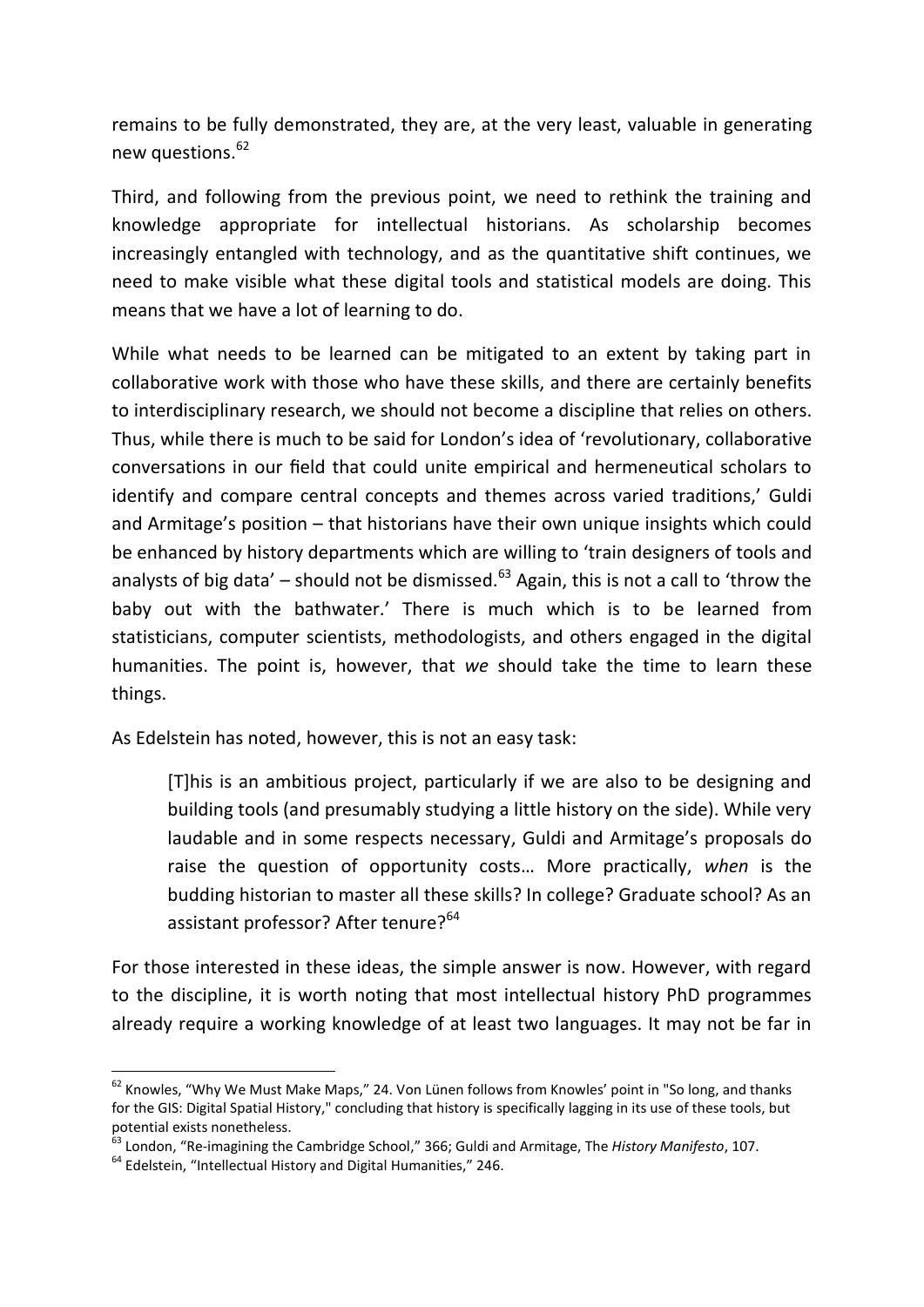the future that, as Kirschenbaum suggests, this could be supplemented with a computer language. $65$  What is more, departments may wish to begin offering methodological training in statistical analysis, as is often done in other disciplines. Again, it is not enough to know how to *do* topic modelling (for example) – in fact, making it easier to do so may not be a positive thing at all. Instead, as scholars we need to understand how data is being manipulated and transformed. As Mullen – and others – has argued: 'One of the fundamental principles of [Digital Humanities] is that you should let your research questions, not the tools, drive your work. This is very difficult to do with tools which embed assumptions. It is easier to do with a programming language, which is far more malleable.<sup>'66</sup> For these reasons. those interested in these types of analysis should perhaps look to R or Python, rather than MALLET or  $ODA$  Miner.  $67$ 

While the future is bright for intellectual historians interested in the digital humanities, we need to take a more active role in its development. There are certainly tools which would be of value to intellectual historians, but do not yet exist because we have not created them (or been involved in their creation). For example, a method for extracting contextual information from a corpus would certainly be appreciated by many intellectual historians, but in other fields such outputs could be considered noise – and thus not a particularly useful avenue of exploration. Again, for such a tool to be developed we need to be involved in their development. As the founder of the digital humanities noted: 'the use of computers in the humanities has as its principal aim the enhancement of the quality, depth and extension of research and not merely the lessening of human effort and time.<sup>'68</sup> Thus, the way forward for intellectual historians interested in these ideas may be the opposite of what we have been doing: we should be more sceptical of easy-to-access digital primary sources – though we should not abandon them – and we should be more willing to learn about, engage with, and perhaps create, new tools and methods.

#### **Acknowledgements**

A version of this paper was presented at the 2016 Digital Humanities Benelux conference in Luxembourg. The author would like to thank the organizers and discussants, the anonymous reviewers with *Global Intellectual History*, and Adrienne Hawkes for her feedback.

<sup>&</sup>lt;sup>65</sup> Kirschenbaum, "Hello Worlds."

<sup>66</sup> Mullen, *Digital History Methods*. See also: Mullen, "The Programming Historian."

 $67$  For those interested in quantitative text analysis, Ken Benoit's Quanteda package for R is a useful starting point.

<sup>68</sup> Busa, "Annals of Humanities Computing," 89.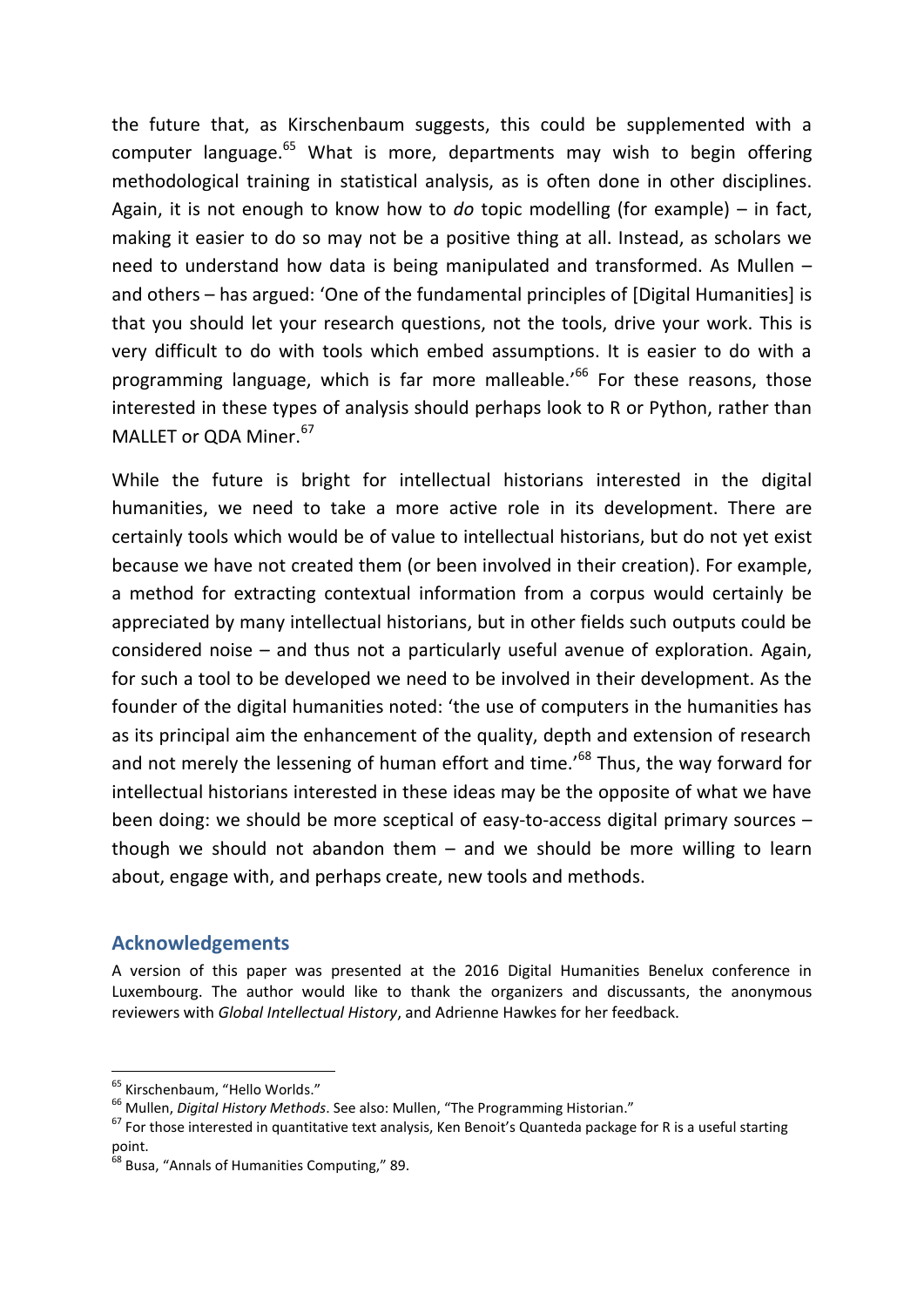#### **Bibliography**

Allen, Timothy, Charles Cooney, Stéphane Douard, Russell Horton, Robert Morrissey, Mark Olsen, Glenn Roe, and Robert Voyer. "Plundering Philosophers: Identifying Sources of the *Encyclopédie*." *History and Computing* 13, no. 1 (2010). http://hdl.handle.net/2027/spo.3310410.0013.107.

Armitage, David. "What's the Big Idea? Intellectual History and the *Longue Durée*." *History of European Ideas* 38, no. 4 (2012): 493-507. doi:10.1080/01916599.2012.714635.

Bastian, Mathieu, Sebastien Heymann, and Mathieu Jacomy. "Gephi: An Open Source Software for Exploring and Manipulating Networks." Paper presented at the International AAAI Conference on Weblogs and Social Media, San Jose, California, May 17-19, 2009.

Benoit, Ken. "quanteda: Quantitative Analysis of Textual Data." Github. https://github.com/kbenoit/quanteda.

Berry, David M.. "The Computational Turn: Thinking About the Digital Humanities." *Culture Machine* 12 (2011): 1-22. http://www.culturemachine.net/index.php/cm/article/view/440/470.

Betti, Arianna and Hein van den Berg. "Modelling the History of Ideas." *British Journal for the History of Philosophy* 22, no. 4: 812-835 (2014). doi:10.1080/09608788.2014.949217.

Bevir, Mark. *The Logic of the History of Ideas*. Cambridge: Cambridge University Press, 2002.

De Bolla, Peter. *The Architecture of Concepts: The Historical Formation of Human Rights*. New York: Fordham University Press, 2013.

Bullard, Paddy. "Digital Humanities and Electronic Resources in the Long Eighteenth Century." *Literature Compass* 10, no 10 (2013): 748–760. doi:10.1111/lic3.12085.

Busa, Roberto. "The Annals of Humanities Computing: The *Index Thomisticus*." *Computers and the Humanities* 14, no. 2 (1980): 83-90. http://www.jstor.org/stable/30207304.

Champion, Erik Malcolm. "Digital humanities is text heavy, visualization light, and simulation poor." *Digital Scholarship in the Humanities* (2016). doi:10.1093/llc/fqw053

*Considering the Scholarly Edition in the Digital Age: A White Paper of the Modern Language Association's Committee on Scholarly Editions*. Modern Language Association, 2015. https://scholarlyeditions.commons.mla.org/2015/09/02/cse-white-paper/.

Crane, Gregory. "What Do You Do with a Million Books?" *D-Lib Magazine* 10, no. 3 (2006). doi:10.1045/march2006-crane.

Crymble, Adam. "Review of Paper Machines, produced by Chris Johnson-Roberson and Jo Guldi." *Journal of Digital Humanities* 2, no. 1 (2012). http://journalofdigitalhumanities.org/2-1/review-papermachines-by-adamcrymble/.

Dempsey, Joe, Daniel Hargreaves, Daniel Peacock, Chelsea Lindsey, Dominic Bell, Luc Fontenoy, and Heather Williams. "Pudding Lane: Recreating Seventeenth-Century London." *Journal of Digital Humanities* 3, no. 1 (2014). http://journalofdigitalhumanities.org/3-1/pudding-lane-recreating-seventeenth-century-london/.

*The Digital Humanities Manifesto 2.0*. http://manifesto.humanities.ucla.edu/.

Drucker, Johanna. *Graphesis: Visual Forms of Knowledge Production*. Cambridge, MA: Harvard University Press, 2014.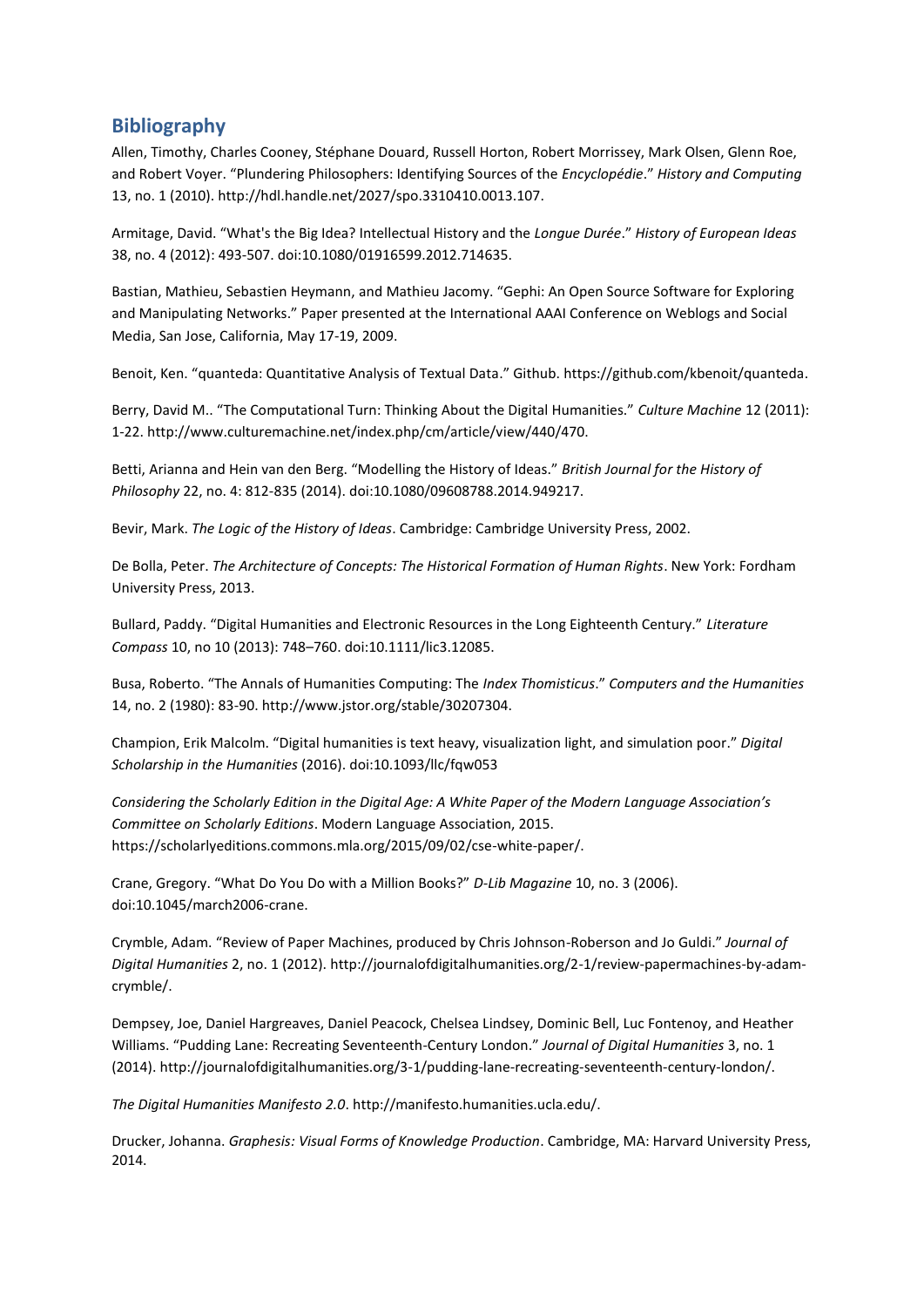Edelstein, Dan. "Intellectual History and Digital Humanities." *Modern Intellectual History* 13, no. 1 (2016): 237- 246. doi:10.1017/S1479244314000833.

Evrigenis, Ioannis D.. "Digital Tools and the History of Political Thought: The Case of Jean Bodin." *Redescriptions: Political Thought, Conceptual History and Feminist Theory* 18, no. 2 (2015): 181-201. doi:10.7227/R.18.2.4.

Findlen, Paula, Dan Edelstein, and Nicole Coleman. "Mapping the Republic of Letters." Stanford University. http://republicofletters.stanford.edu/.

Gatto, Malu A. C.. *Making Research Useful: Current Challenges and Good Practices in Data Visualisation*. University of Oxford Reuters Institute for the Study of Journalism, 2015. http://reutersinstitute.politics.ox.ac.uk/publication/making-research-useful.

Goldberg, Yoav, and Omer Levy. "word2vec Explained: Deriving Mikolov et al.'s Negative-sampling Wordembedding Method." *arXiv* 2014. http://arxiv.org/abs/1402.3722.

Gordon, Peter. "Contextualism and Criticism in the History of Ideas." In *Rethinking Modern European Intellectual History: Reappraisals and New Perspectives for the Twenty-First Century*, edited by Darrin M. McMahon and Samuel Moyn. New York: Oxford University Press, 2013. doi:10.1093/acprof:oso/9780199769230.003.0002.

Graham, Shawn, and Ian Milligan. "Review of MALLET, produced by Andrew Kachites McCallum." *Journal of Digital Humanities* 2, no. 1 (2012). http://journalofdigitalhumanities.org/2-1/review-mallet-by-ian-milliganand-shawn-graham/.

Grimmer, Justin and Brandon M. Stewart. "Text as Data: The Promise and Pitfalls of Automatic Content Analysis Methods for Political Texts." *Political Analysis* 21, no 3 (2013): 267-297. doi:10.1093/pan/mps028.

Guldi, Jo, and David Armitage. *The History Manifesto*. Cambridge: Cambridge University Press, 2014. doi:10.1017/9781139923880.

Habermas, Jürgen. *The Structural Transformation of the Public Sphere: An Inquiry into a Category of Bourgeois Society*. Translated by Thomas Burger. Cambridge, MA: MIT Press, 1992.

Herrera, Yoshiko M. and Bear F. Braumoeller. "Symposium: Discourse and Content Analysis." *Qualitative Methods* 1, no. 2 (2004): 15-19.

https://www.maxwell.syr.edu/uploadedFiles/moynihan/cqrm/Newsletter2.2.pdf.

Hockey, Susan. "The History of Humanities Computing." In *A Companion to Digital Humanities*, edited by Susan Schreibman, Ray Siemens, and John Unsworth. Oxford: Blackwell, 2004. http://www.digitalhumanities.org/companion/.

D'Ignazio, Catherine. *What Would Feminist Data Visualization Look Like?* (blog). *MIT Center for Civic Media*. https://civic.mit.edu/feminist-data-visualization.

Israel, Jonathan. "Review of Peter de Bolla, *The Architecture of Concepts*." *Critical Inquiry* 41, no. 3 (2015): 709- 710. doi:10.1086/680201.

Jones, H. S.. (2010). "Towards a Genealogy of Intellectual History." Lecture, University of Manchester, Manchester, March 24, 2010. https://www.escholar.manchester.ac.uk/jrul/item/?pid=uk-ac-man-scw:78554.

Jurafsky, Daniel, and James H. Martin. *Speech and Language Processing: An Introduction to Natural Language Processing, Speech Recognition, and Computational Linguistics*. Englewood Cliffs, New Jersey: Prentice-Hall, 2009.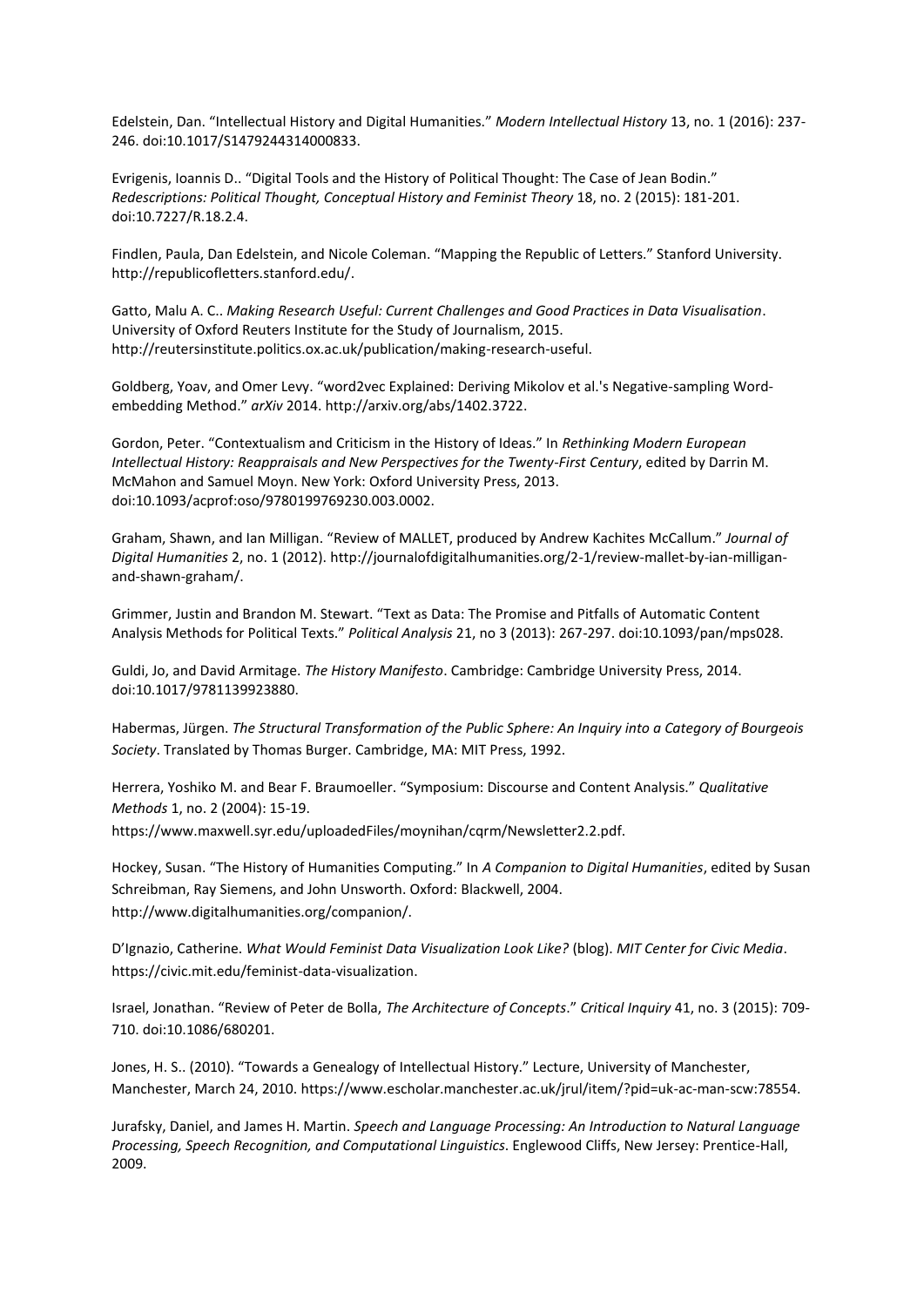Kestemont, Mike, Justin Stover, Moshe Koppel, Folgert Karsdorp, and Walter Daelemans. "Authorship Verification with the Minmax Metric." Paper presented at Digital Humanities Benelux, Luxembourg, June 9-10, 2016.

Kirschenbaum, Matthew. "Hellow Worlds." *The Chronicle of Higher Education* 55, no. 20 (2009). http://chronicle.com/article/Hello-Worlds/5476.

Kinsley, William. "Meaning and Format: Mr. Spectator and His Folio Half-Sheets." *ELH* 34, no. 4 (1967): 482- 494. doi:10.2307/2872181

Knowles, Anne K.. "Why We Must Make Maps: Historical Geography as a Visual Craft." *Historical Geography* 42 (2014): 3-26.

Latour, Bruno. "Visualisation and Cognition: Drawing Things Together." In Vol. 6 of *Knowledge and Society: Studies in the Sociology of Culture Past and Present*, edited by H. Kuklick. Greenwich, Connecticut: JAI Press, 1986. http://www.bruno-latour.fr/node/293.

Laver, Michael, Kenneth Benoit, and John Garry. "Extracting Policy Positions from Political Texts Using Words as Data." *American Political Science Review* 97, no. 2 (2003): 311-331. doi:10.1017.S0003055403000698.

Leca-Tsiomis, Marie. "The Use and Abuse of the Digital Humanities in the History of Ideas: How to Study the *Encyclopédie.*" *History of European Ideas*, 39, no. 4 (2013): 467-476. doi:10.1080/01916599.2013.774115.

Lewis, C. S.. "Addison." In *Selected Literary Essays.* Cambridge: Cambridge University Press, 1969.

Liu, Chao-Lin, Guan-Tao Jin, Hongsu Wang, Qing-Feng Liu, Wen-Huei Cheng, Wei-Yun Chiu, Richard Tzong-Han Tsai, and Yu-Chun Wang. "Textual Analysis for Studying Chinese Historical Documents and Literary Novels." *arXiv* 2014. doi:10.1145/2818869.2818912.

London, Jennifer A.. "Re-imagining the Cambridge School in the Age of Digital Humanities." *Annual Review of Political Science* 19 (2016): 351-373. doi:10.1146/annurev-polisci-061513-115924.

Long, Hoyt and Richard Jean So. "Literary Pattern Recognition: Modernism between Close Reading and Machine Learning." *Critical Inquiry* 42, no. 2 (2016): 235-267. doi:10.1086/684353.

von Lünen, Alexander. "So long, and thanks for the GIS: Digital Spatial History." In *Spatial Cultures: Towards a New Social Morphology of Cities Past and Present*, edited by S. Griffiths, S. and A. von Lünen. London: Routledge, 2016.

McLuhan, Marshall. *Understanding Media: The Extensions of Man*. New York: McGraw-Hill, 1964.

Meeks, Elijah, and Scott B. Weingart. "The Digital Humanities Contribution to Topic Modeling." *Journal of Digital Humanities* 2, no. 1 (2012): 2-6. http://journalofdigitalhumanities.org/2-1/.

Moretti, Franco. *Distant Reading*. London: Verso Books, 2013.

Morton, A. Q.. *The Authorship of the Pauline Epistles: A Scientific Solution*. Saskatoon: University of Saskatchewan, 1965.

Mosteller, Frederick, and David Lee Wallace. *Inference and disputed authorship: The Federalist*. Reading, Massachusetts: Addison-Wesley, 1964.

Mullen, Lincoln. *Digital History Methods in R*. http://lincolnmullen.com/projects/dh-r/introduction.html.